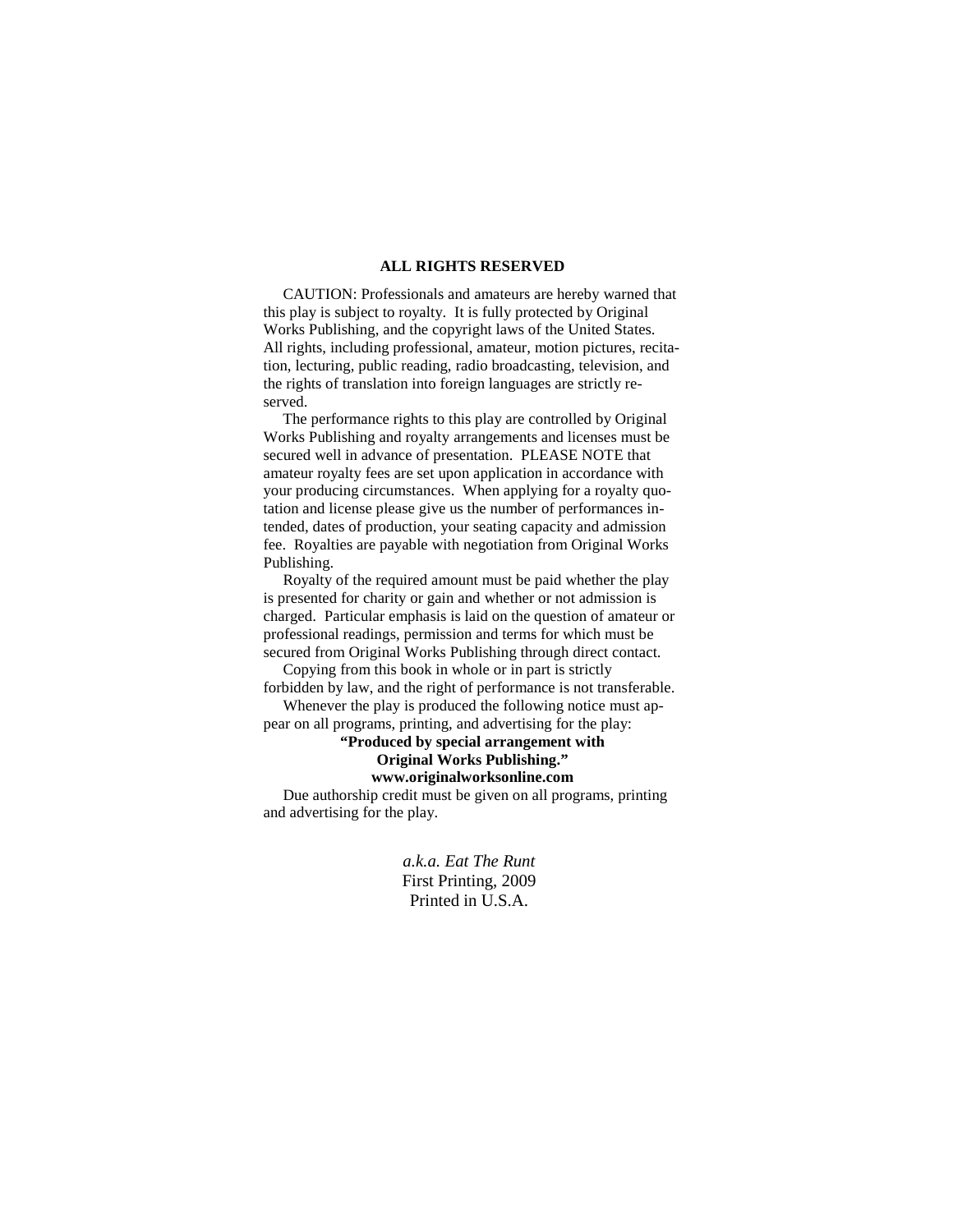# **More Great Plays Available From OWP**

# **American Whup-Ass by Justin Warner**

5 Males, 1 Female (with doubling)

**Synopsis**: The re-election campaign of Nevada Senator and former UNLV football star Wayne "Wall of Pain" Kight has hit some serious snags. His wife and campaign manager have been caught in a dalliance in the campaign bus, which his opponent, retired wrestler General Mayhem, mocks along with Kight's attempt to save Nevada from a planned toxic waste dump. His poll numbers are slipping and life as he knows it is coming to an end; can accepting Mayhem's challenge of an election-eve wrestling match at Caesar's Palace save him? With the public clamoring for full contact, legislator-on-legislator wrestling action, winning re-election may cost him not only a few bumps and bruises, but also his relationship with his daughter and his dignity.

# **Big Baby by Joe Keyes**

1 Male, 2 Females No Intermission

**Synopsis**: BIG BABY unfurls in a cramped Midwestern apartment shared by Kile and his diminutive, gray-haired mother, June . This is a couple with colossal issues, and they wear them like comfortable old shoes. Mom is a staunch, churchgoing Catholic who endured an abusive marriage, and constantly fawns over and coddles her grown son. Kile is a scary bundle of pent-up energy and frustration who paces like a caged animal, stays medicated on a bevy of drugs, and frequently gets physical or argues vociferously over the merest trifle. When Nancy, a recovering heroin addict turned dominatrix, moves in next door, Kile avails himself of her services and finds them ironically therapeutic. But Kile's blossoming friendship with Nancy rankles June, who soon pushes Kile to the outermost limits of endurance.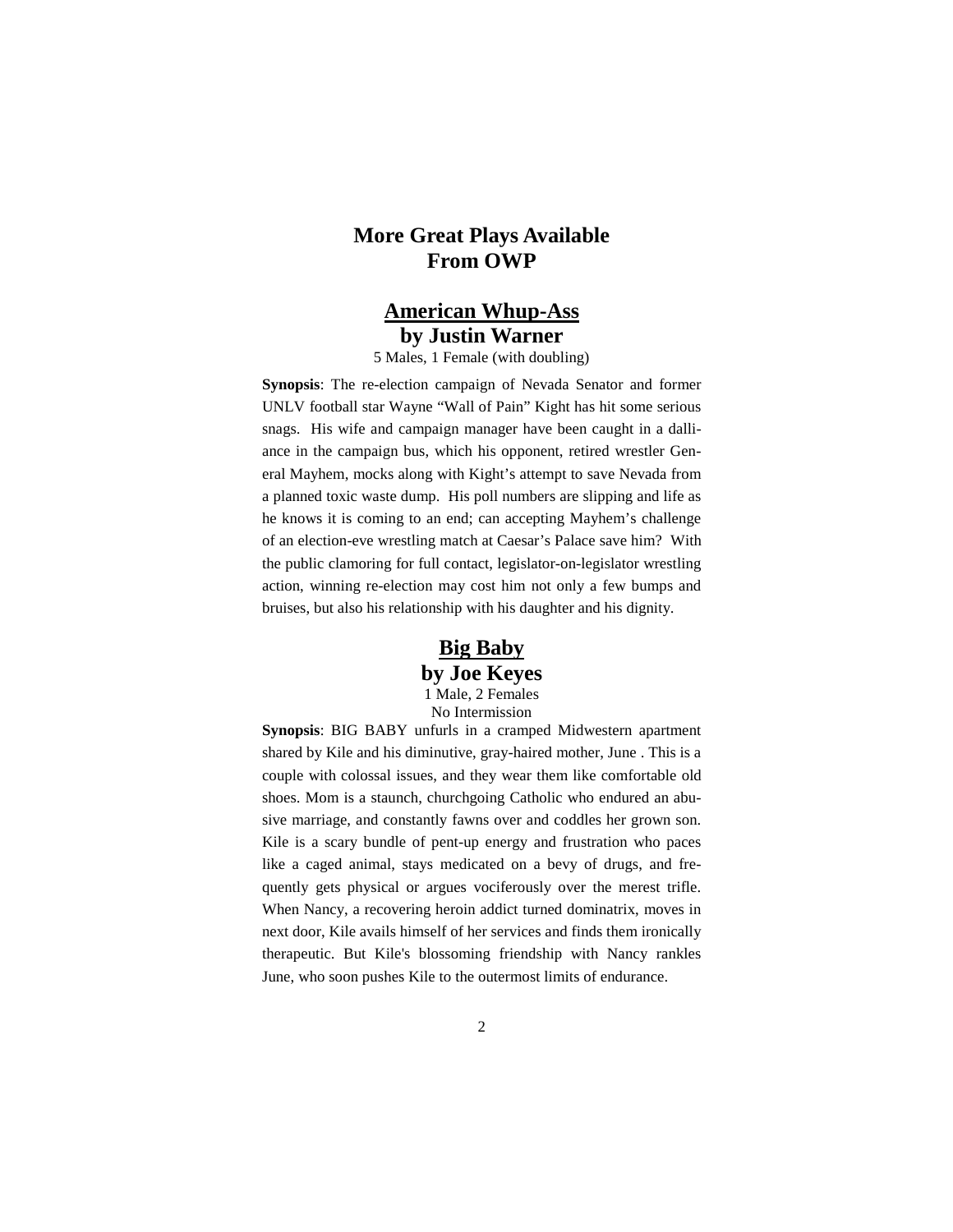# a.k.a. **Eat** The Runt

a play by Robert Riechel Jr.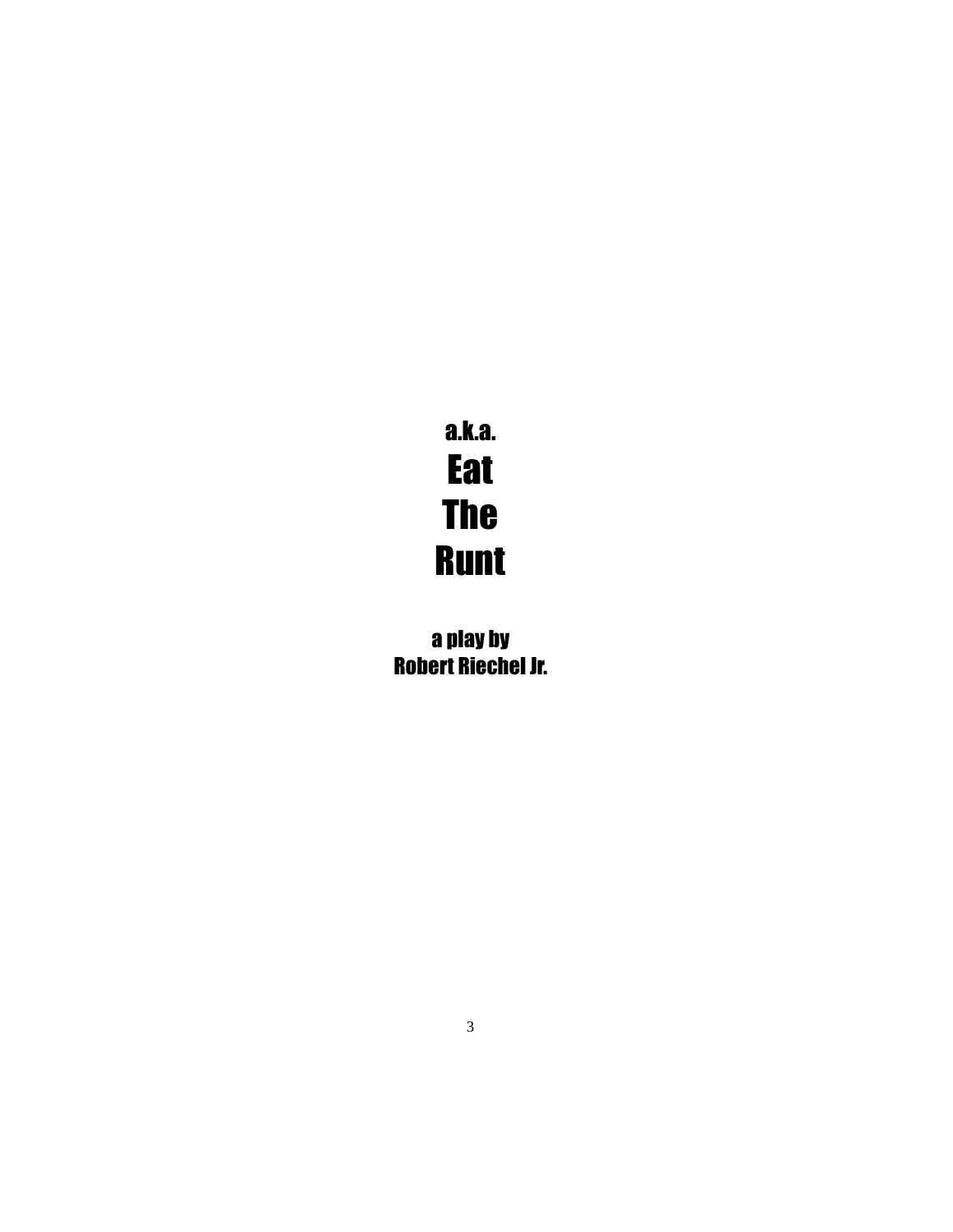# FOR MY FATHER

# ROBERT RIECHEL

# 82628—52509

the last play he ever saw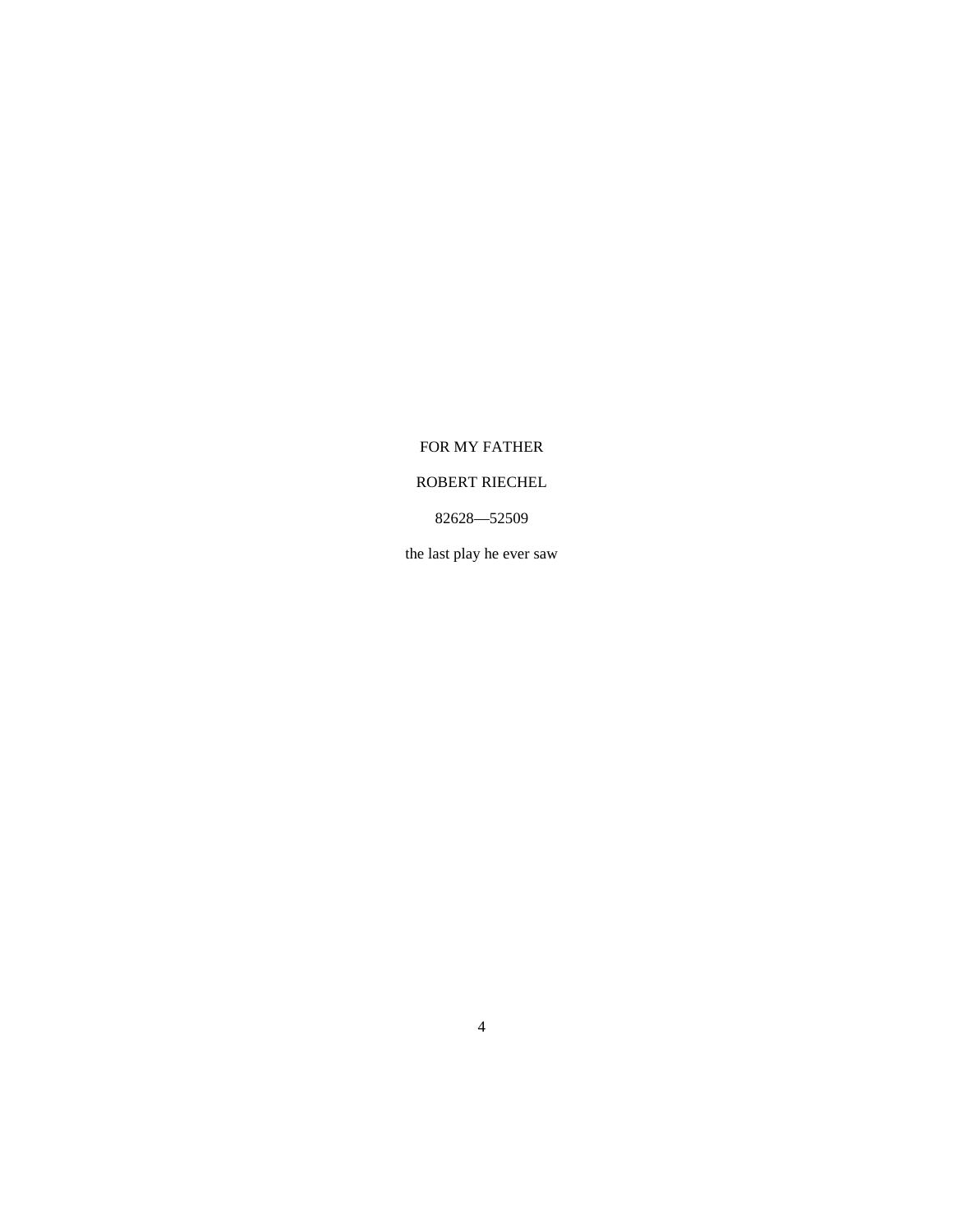AKA: Eat the Runt was first presented in a Los Angeles production at the Hudson Guild Theater in Hollywood, Ca., opening on October 30, 2008, with the following cast:

| <b>BUCK LONE</b> | Robert Riechel, Jr. |
|------------------|---------------------|
| <b>THE MAN</b>   | Peter Leake         |
| <b>HAMMER</b>    | Victoria Engelmayer |

Directed by Robert Riechel Jr, set design by Adam Haas Hunter; costumes by Ashley Hasenyeger; lighting & sound design by Matt Richter. The production was produced by Living Edge Theater Works in association with The Red Bark Corporation. Kimberly Reeder producer.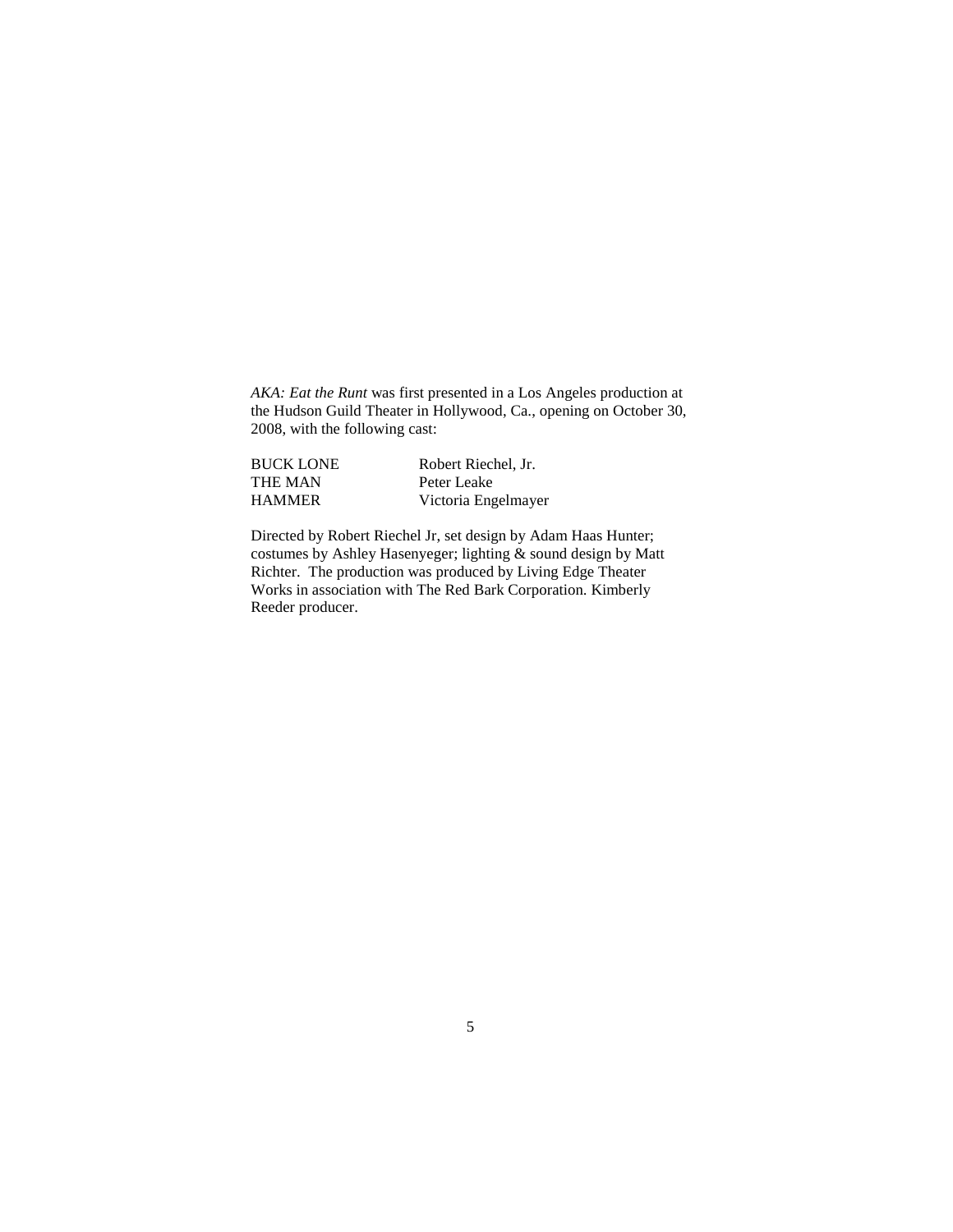**Characters**

Buck Lone

The Man

Hammer—buck's girlfriend

**Place** Basement apartment somewhere in fresno, california

> **Time** Current. It's the foggy season.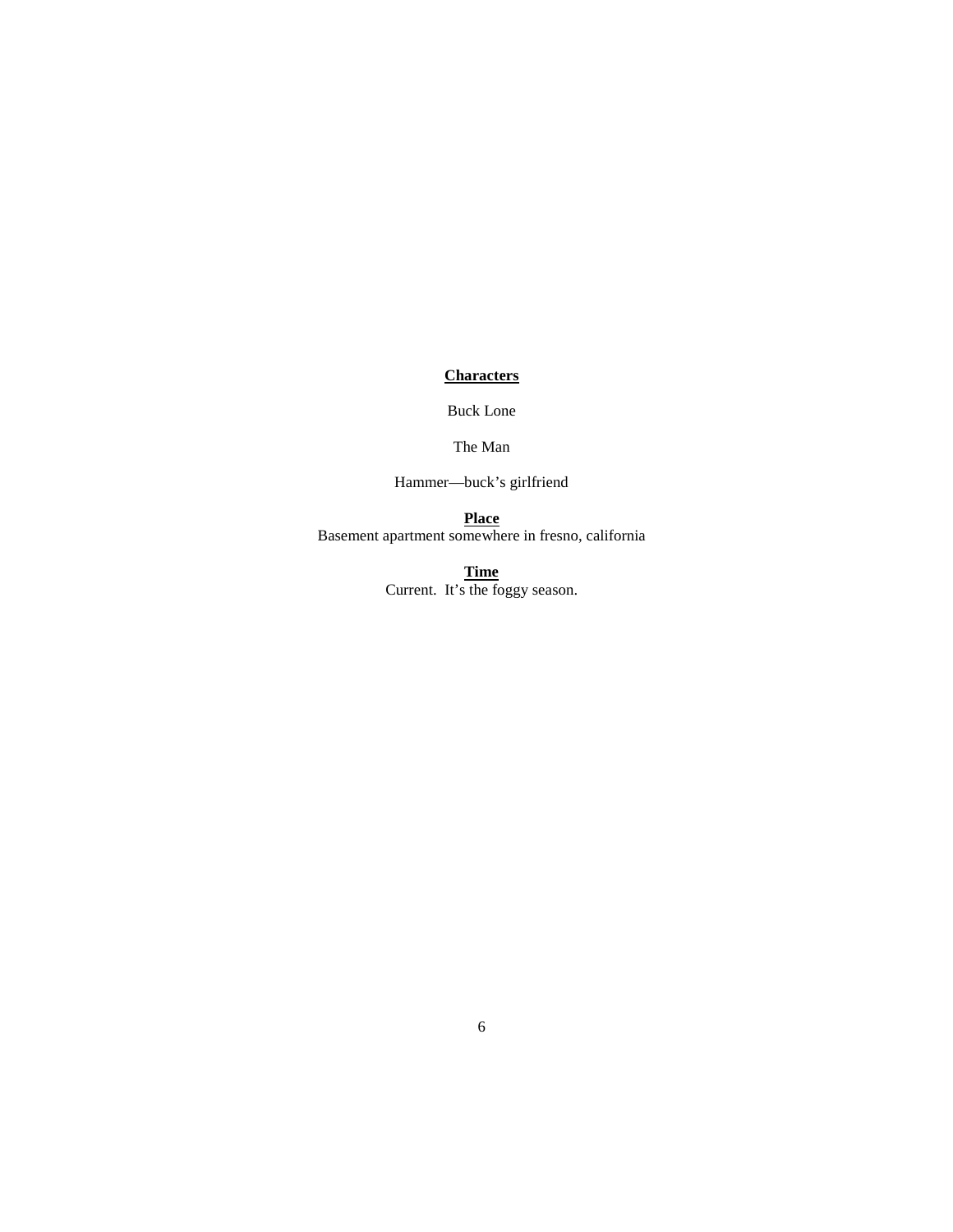# A.K.A. EAT THE RUNT

*(The action of this play takes place in one room. An apartment. The apartment is in the basement of a larger building. Sparsely furnished. There is a table that doubles for eating and working. Chairs surround. A computer sits on top. On the table an assortment of items, all neatly placed: a legal pad; pencils and pens; a folder; newspaper; ashtray; coffee cup; two plastic baggies; beer cans; cigarettes; TV/ CD clickers. Books are stacked and scattered all about the apartment. There's a small kitchen with a tiny picture window; the only place that light flows through. There is a refrigerator. On it's door, a taped newspaper. A framed poster of Samuel Beckett hangs prominently in the room. Artsy paintings etc. occupy wall space. To the right of the kitchen, a door that leads to the bedroom. There is a low bookcase filled with books adjacent to the bedroom door. On top, a roll of duct tape and a CD/ Ipod station player. A comfortable, stylish reading chair is stationed near the entrance steps. Reading lamp and side table accompany. A small old school T.V. is near by. Piles of newspapers are placed neatly around the apartment. They are all the same, the exact same edition. From outside and above the front door of the apartment, one can always hear the smash of approaching footsteps. Then, down into the unit through the front door onto the landing and a few short steps down into the space. Note: All three characters in this play are well put together. Clean. Not bums. Their physical appearances belie their language skills and education. Production note: Over the course of the eight scenes that make up this story, the set should slowly begin to mirror the emotion in the actors. The room begins to fall apart.)*

#### **Scene: ONE**

*(In the dark. Sound: A cat meowing. Loudly. It scratches on a window. We can see the cat, barely, in the upstage right kitchen window. Sound: The slamming of doors and heavy footsteps from above and outside the apartment. As they approach, the hurried sound of hard breathing. Grunting.* 

#### *Lights snap up.*

*The apartment door flies open, cat screeches and runs away as BUCK LONE enters. He drags a man in with him. THE MAN has a pillowcase over his head and his hands are taped. He's wearing pajamas. No shoes. The bottoms are soaking wet from his pissing in them. BUCK hurries THE MAN into the unit, down the entrance steps and roughly slams him, face first, onto the floor.)*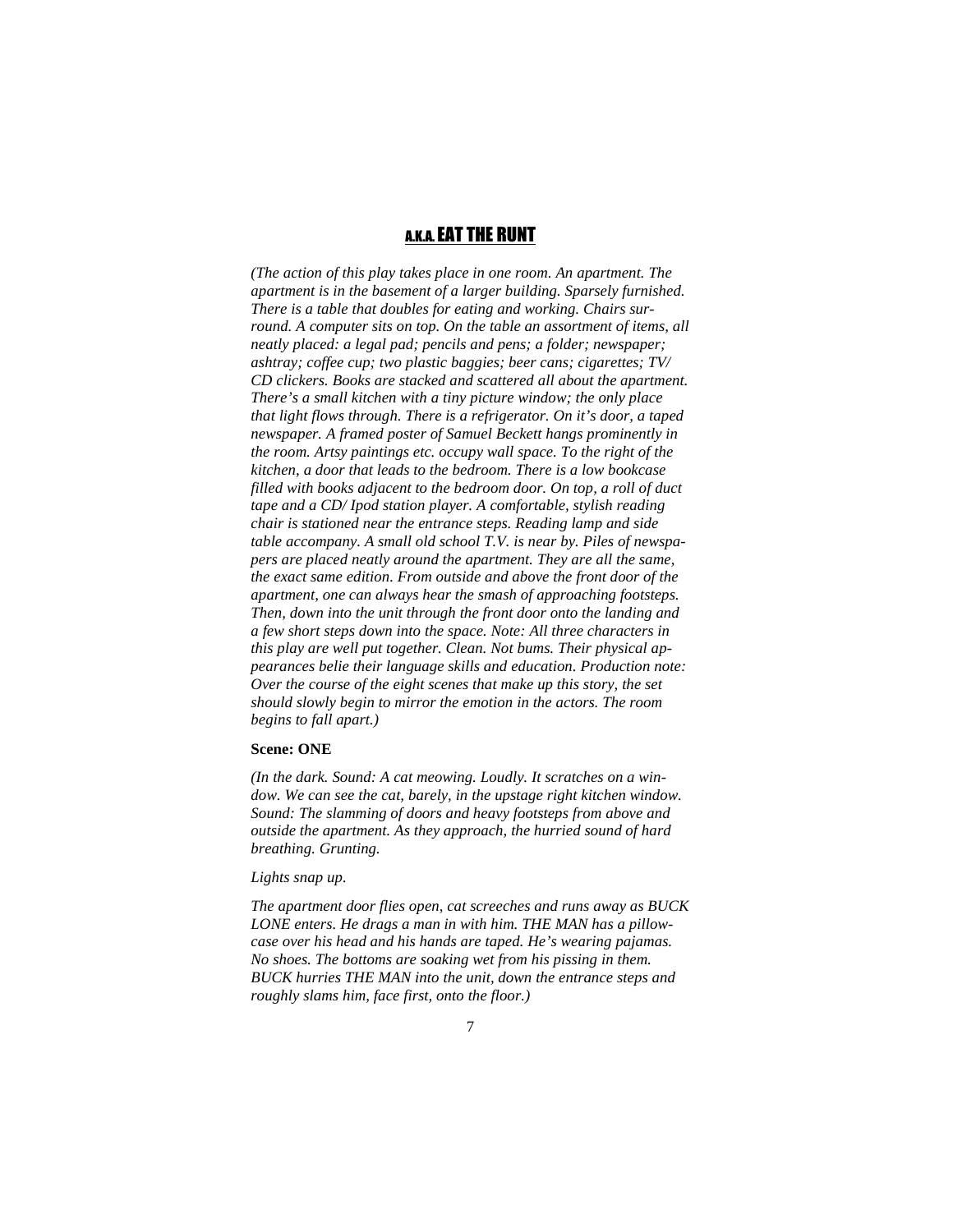BUCK: Get down! Down! Floor, floor…on the floor*…(BUCK kicks THE MAN in rhythm.)* and don't!… *(Kick.)* …think !*…(Kick.)…* moving! *(As he crosses to the bedroom.)* THINK YOU CAN FUCK ME LIKE THAT…

*(He jerks the bedroom door open and disappears. A moment later he re-enters with a roll of duct tape. He crosses to THE MAN, lifts him to the chair, shoves him down, and begins wrapping him up.)* 

BUCK: *(Cont.)* …like that…uh-huh…fuck me…no, no… I think not…yes…

*(Roughly, wrapping faster.)* 

BUCK: *(Cont.)* I think not at all…yes. Yes. Fuck.

*(Wrapping faster.)* 

BUCK: *(Cont.)* I have but this one life. *(Wrapping in rhythm.) And. I. Will. Be. Heard.*

*(BUCK finishes wrapping THE MAN. He stands looking, just staring. Winded. BUCK cocks his arm back ready to strike. THE MAN whimpers.)* 

BUCK: I should smack you man. Smack. I should. Yes. Smack you. Hard. Yes. I should. But I am not a man that uses *force*…*I am a man of words.* Uh huh, a man of *words.* A wordsmith. W O R D –*BUCK: (Cont.)* S M I T H. *(Beat.)* Fuck all. But, how'd someone like you ever know that? Can you *read?* Uh? *Even?* Call yourself one thing and you are something else. For Christ.

*(Cell phone rings. BUCK digs into his pants pocket. He answers.)* 

BUCK: *(Cont.)* Uh? *(Beat.) Hammer!* Yes, yes, I got his ass. He's right here all buckled down like the good little boy he's about to become. Good and safe. *(Beat.)* No. NO! Just watch the fog. Yes, of course I am. *(Beat.)* Get here.

*(He snaps phone closed. A moment.)* 

BUCK: You will repent.

*(THE MAN whimpers.)* 

*(Blackout.)*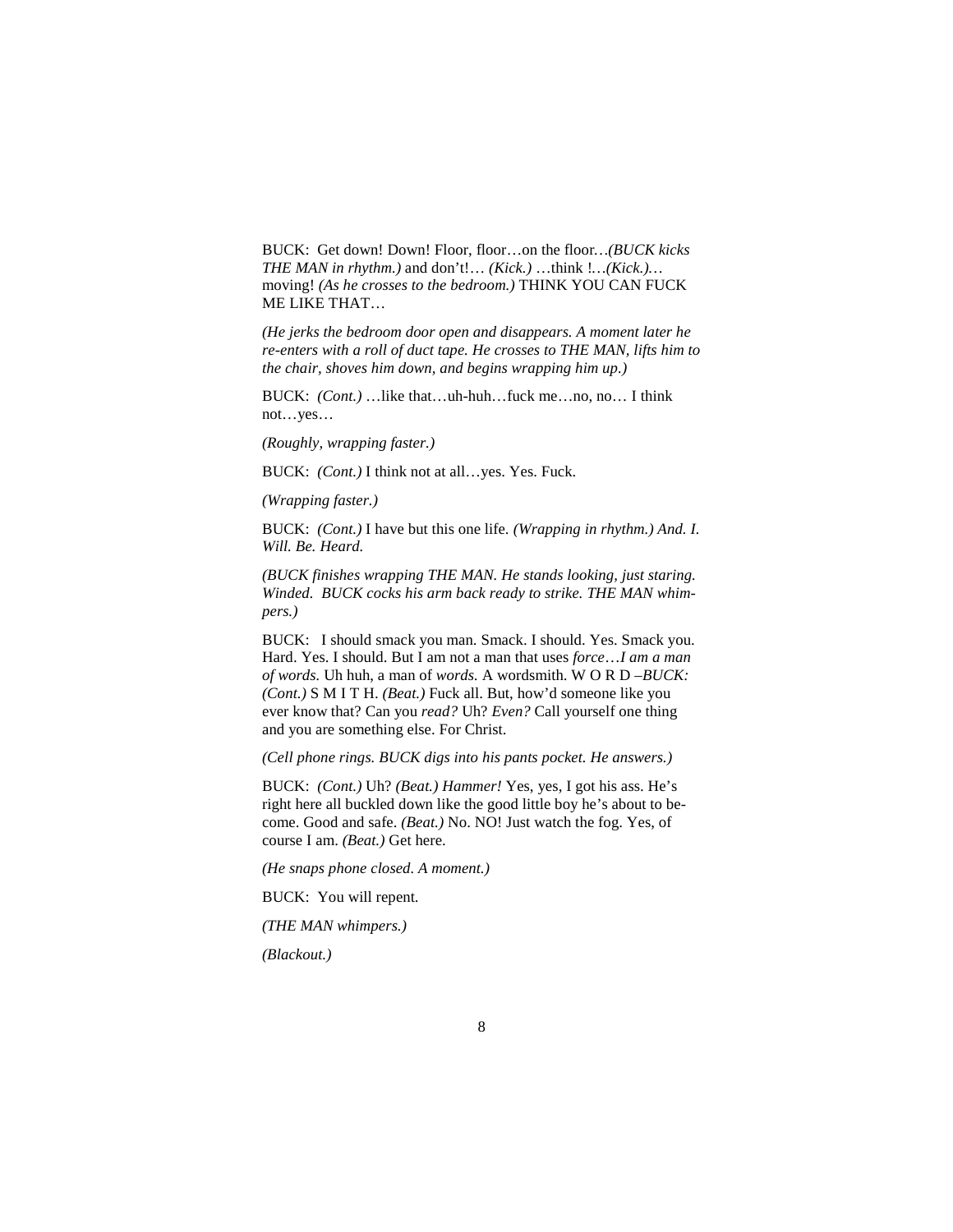## **Scene: TWO**

*(Lights up. Minutes later. Same.)* 

*(BUCK'S rips the tapped newspaper off the refrigerator door. As he reads, he gets visibly upset. He trembles almost.)*

BUCK: The world. *Oh Lord*. The world is-

*(He picks up the remote control, aims it at the stereo, he clicks. Music: "A Summer Place," circa 1964. The Percy Faith Orchestra.)* 

BUCK: *(Reacting to the music.) Ahhhhh…God. (Pause. Then, pointing at the newspaper.)* You see here? You see this right here. This here, *all of this* …YOU caused. You caused it. You did it.

*(THE MAN squirms in the chair. He moans. BUCK crosses to the framed poster of Samuel Beckett. He stands looking at it for a moment.)* 

BUCK: *(Whispering, with reverence.)* Sammy, k, ok, k, I'm, uhh,… how would you play this from here? Am I doing this, smartly?

*(The door swings open and HAMMER, BUCK'S girlfriend of four years, enters. She stops.)* 

HAMMER: *(Joyous.)* YES! You got him. You did it. Baby you did. BABY! You got him. Yes!!

BUCK: *(Pointing.)* Yes.

HAMMER: So there the prick sits.

BUCK: Yes.

HAMMER: Right there!

BUCK: There, right there, yes-

HAMMER: Yes! *(Beat.)* You talking to that poster again? Oh my Bucky.

BUCK: *(Crossing to THE MAN.) Come, come, come*… come *let's see*. Lets pull bag.

HAMMER: Oh…my…God! Yes! *(She flies down steps. Stopping.)* Oh, he, oh…you scared the piss right out of him*.*

BUCK: Pissed his pants.

*(HAMMER jumping and singing like a 5-year old.)*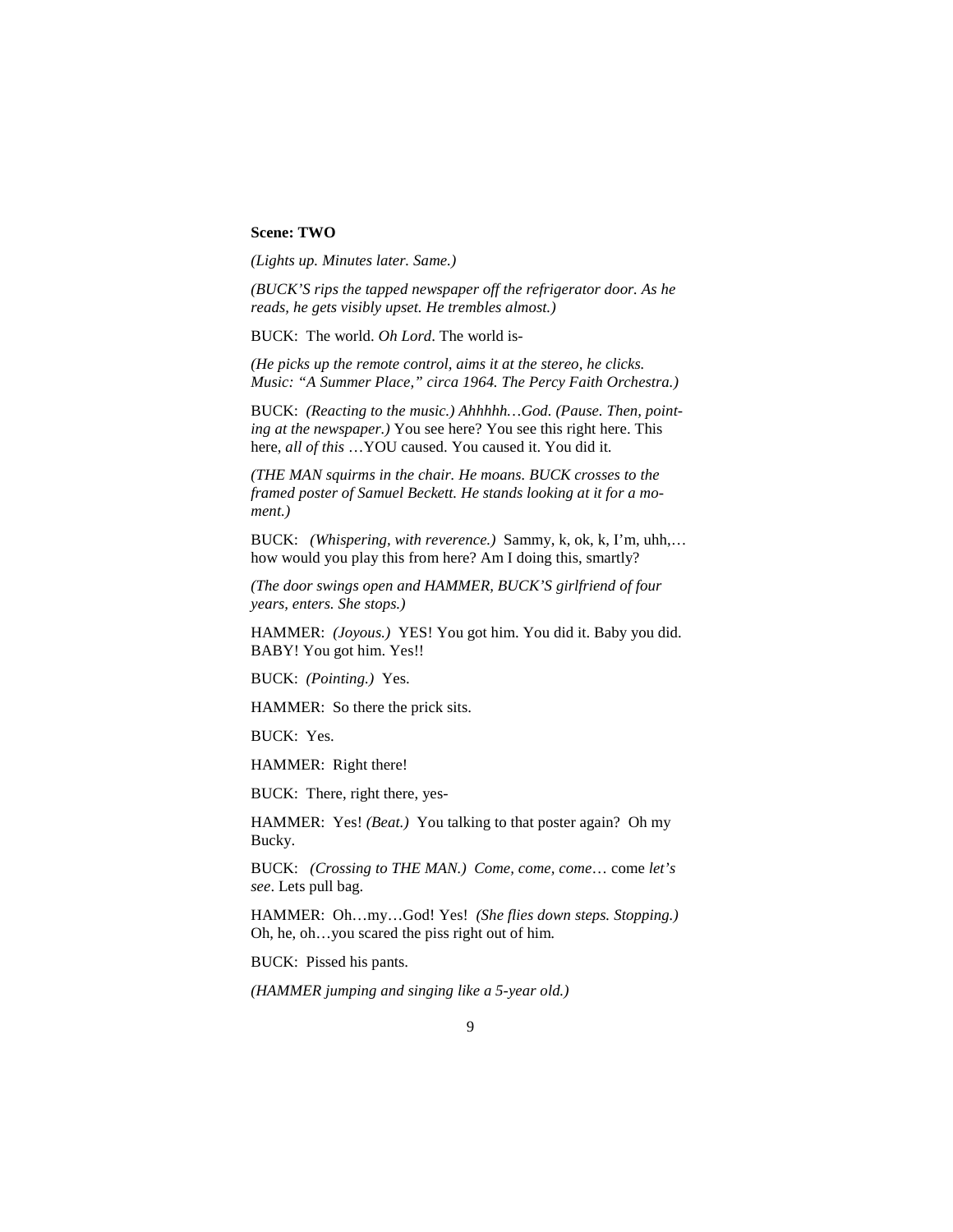HAMMER: *He pissed his pants…He pissed his pants…He PISSED his pants!!*

BUCK: Uh-huh.

HAMMER *(Stopping, serious.)* Did you like the violence? Of it.

BUCK: I am a man of words. I snuck up on him like a snake.

*(Beat.)* 

HAMMER: I'm going to pour acid on his nuts.

BUCK: *(To himself. Shaking his head.)* What he did-

HAMMER: Oh yes.

BUCK: You're liken this.

HAMMER: Look, don't go all sissy on me here. Yes? Yes, I do like it but for not the sick reason you may be thinking.

BUCK: No, no I-

HAMMER: For *you* I do this thing.

*(Moment.)* 

BUCK: For *art* we do this thing.

HAMMER: Oh *God,* yes, yes …art.

*(They kiss. THE MAN squirms. BUCK crosses to the newspaper, grabs it, and crosses back to THE MAN.)* 

BUCK: *(Pointing at the paper.)* Why! Why was it?

HAMMER: *(Joins in with even more fervor.)* Yeah. Why. Why ass. YOU'RE AN ASSHOLE…

*(HAMMER grabs the newspaper from BUCK and shakes it at THE MAN.)*

HAMMER: *(Cont.)…*his heart… his soul…was buried into …of this-

*(HAMMER whacks THE MAN with the newspaper. BUCK crosses to THE MAN, yanks the bag off his head. THE MAN breaths like a horse. Pause. They both stare. BUCK rips the tape off.* 

THE MAN: AHHHHHHHHHHHH!!!

*(Moment. Drool pours from THE MAN'S mouth.)*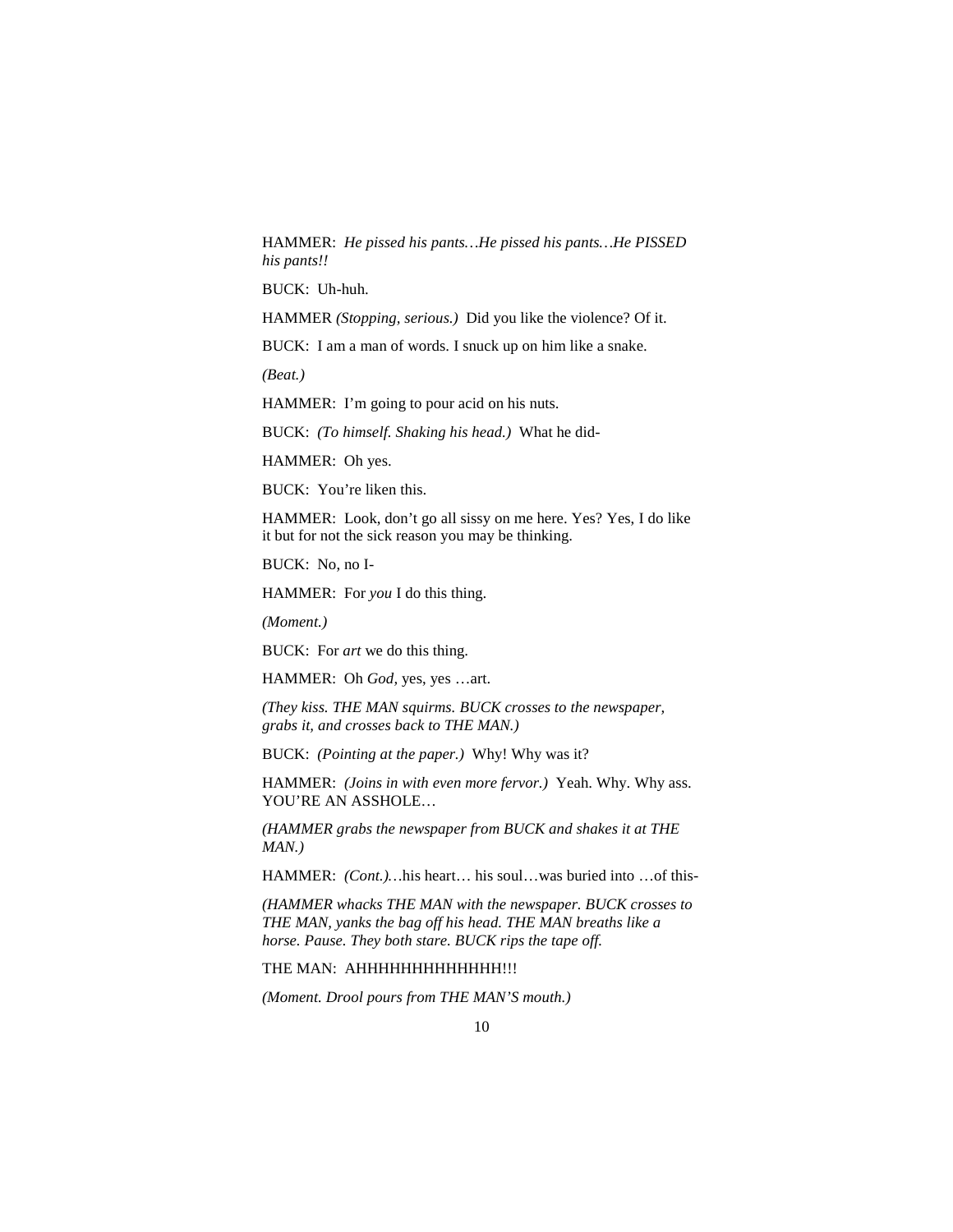HAMMER: *(Staring. Quiet.)* My God, look at him. *(Beat.)* He is real.

*(HAMMER crosses quickly to THE MAN and smacks him on the head, hard with her open hand.)* 

THE MAN: Ooooh…OUCH! Ohhhh…ahhhh…

*(Tape is hanging off THE MAN'S face. HAMMER rips the rest off.)* 

THE MAN: *(Cont.)* Ahhhhhhh…. Arrggggg…Christ…Ahhhh… Christ…Ohhhh…What the…ok, ok, oh, Christ ohhh… *(Silence, but for breathing.)* What is all of this? What's happening? I'm, I'm not… just…I am asking that you please don't hurt me. And that for whatever or why ever you've done this thing, I just want you to know that I am in full cooperation here. I am complying. I am making clear that I am going to do whatever it is that you ask of me. *(Beat.)* Please why are you doing this? I've got nothing. I've zero money, no IRA. Look, I've got one hundred-twenty seven dollars and fifty cents in the bank account. You're welcome to it. I don't even own a bicycle. I pissed my pants. *(THE MAN whimpers*. *BUCK snaps the newspaper open in THE MAN'S face. He points to an article.)* What is that? What are you going to… *(Beat.)* Is *that?* No, no, no. Is *this? (Pause.)* Why am I here!? Oh my God. No. Is that what all this is about? What's happening!? That. That's what this is about. *(Moment.)* Oh my God you're that guy. For *that* you ripped me from my bed. *Kidnapped me.* Sleeping. You must be crazy. Why? Why? Huh? What, why…?

(*THE MAN suddenly yanks and pulls at the tape. He tires to stand up, to escape, shuffling in vain. HAMMER AND BUCK violently drag him back. BUCK wraps his arm around THE MAN'S neck choking him as HAMMER grabs tape and tapes his legs down further. BUCK ad-libs: "Get the tape", "Tape him down", "Strong", etc.)*

THE MAN: *(Cont.)* Ahhhh...ss-s-sh... ARRRGGGG…Ok, ok, I see that you're what you are, here now. I can see. Ok, right sure. Ok. I'm going to go ahead and play this thing out. It's for what I wrote? That you do this thing is it? Well…I'll give you this: That, what I wrote, what I put down there in that newspaper that you wave…is a was… *true*. All of it. Every word of it. That thing that I witnessed three nights ago, that *thing* that you created was, it hurts to even consider it anything other than what is. Is. Shit. Shit. Is what. Kill me. If you want. Torture me if you need be. I don't care, but that's fact. Sucked. *You do this.* Sitting in that theater was the worst event of my half lived life so far. You do this thing all because I gave you a bad review? *(Beat.)* You can't write.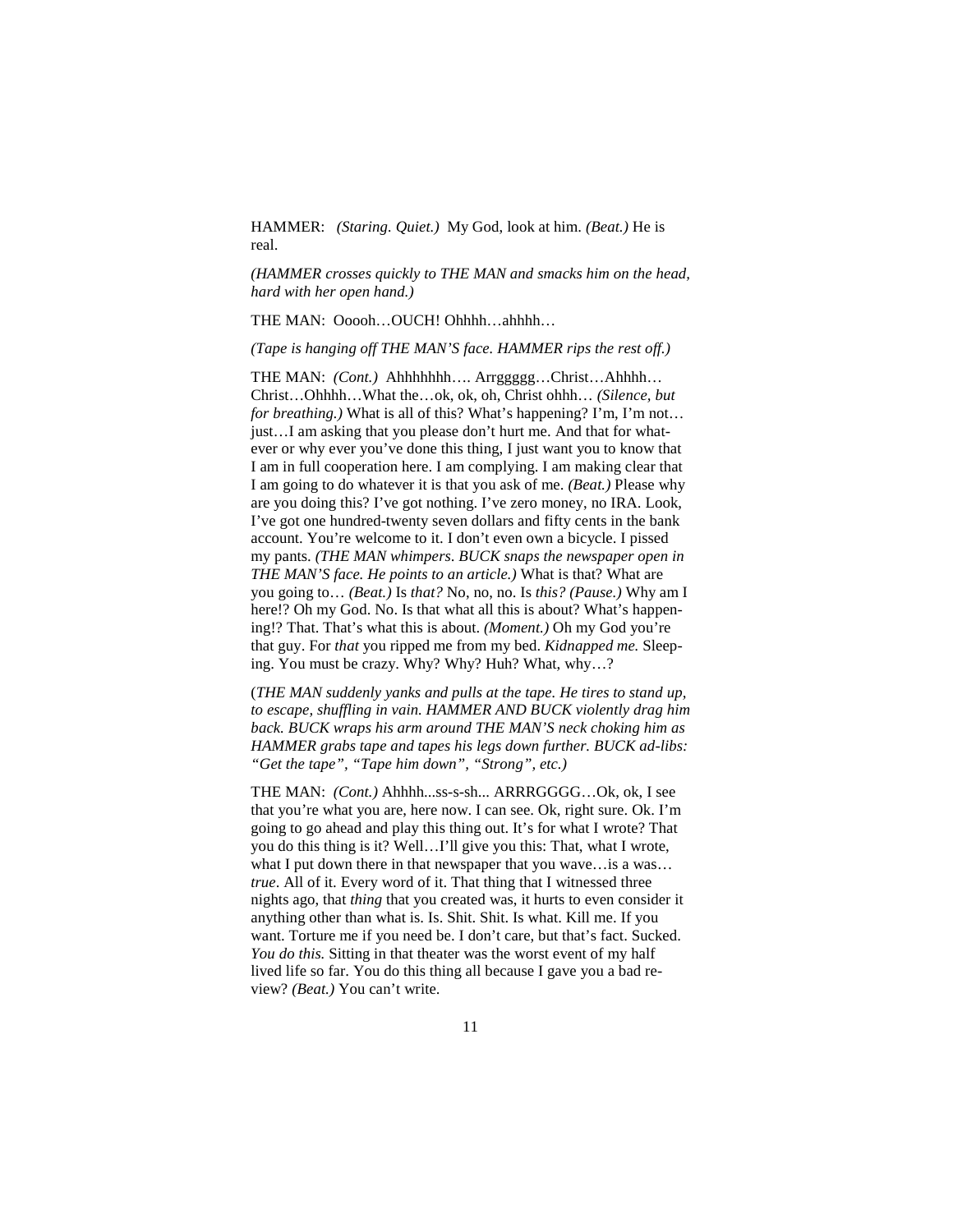## *(BUCK & HAMMER stand staring. BUCK drops the paper in a daze.)*

BUCK: The only good critic…is a dead critic.

*(Lights snap down.)*

## **Scene: THREE**

*(Lights up. Same. Later.)* 

*(Sound: A cat meows loudly. We can see the cat in the small window over the kitchen. It wants in. HAMMER stands on a chair reaching up to the window mock pawing back at the cat. She has a beer in her hand. THE MAN squirms slightly. Scared.)* 

BUCK: *(Offstage, from the bedroom.)* I'm going to kill that little fucker.

HAMMER: *(To cat.)* Oh, oh, ya little sweet precious*.* Peace to the little animals.

BUCK: *(Offstage.)* Little fucker. Screaming.

HAMMER: And I'm talking 'bout your little animal. Ha!

BUCK: *(Offstage.)* It's begging! I hate beggars.

HAMMER: *(Sipping beer.)* Ya think cats like beer?

*(BUCK enters with a bat in his hands. Cat screeches.)* 

BUCK: Cats are whores.

THE MAN: I like beer.

*(Beat. HAMMER and BUCK look at THE MAN.)* 

BUCK: Ya like beer?

*(THE MAN shakes his head: YES.)* 

BUCK: *(Cont. Pointing the bat in THE MAN'S face.)* Ya like *beer*  and get *shit* is what.

*(BUCK moves a step closer, points the bat directly at THE MAN'S face then throws the bat down. BUCK grabs a newspaper.)* 

BUCK: *(Cont.)* This right here, what you *did,* what you *did* in this paper, in this publication, will be the end of whatever chance I had in this life you… fucker.

*(Beat.)*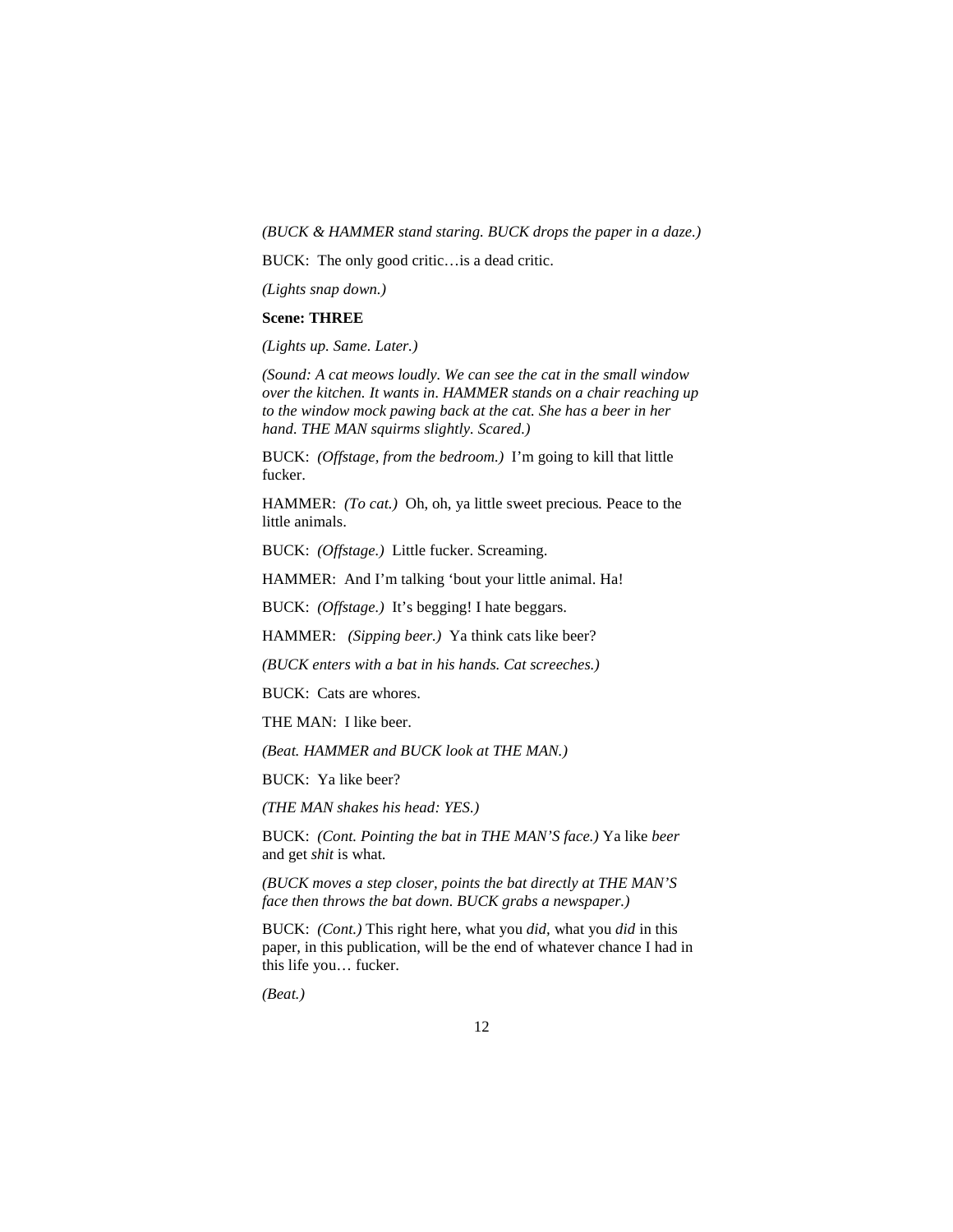THE MAN:Uh? This life …?

*(Beat.)* 

BUCK: What?

THE MAN: Do you mean this life of being alive?

BUCK: Shut up! No.

THE MAN: No, no. Sure. No. Right. I…I'm just trying… o*ur breathing* life?

BUCK: No, efff! No. Yes! Yes, this life. Life. Yes. The life an artist. The life of the theater you prick. You destroyer of art.

THE MAN: Well--

BUCK: Well hell! Yes sure. Yes. Maybe this *whole* breathing life… life… thing… too. Cuzz without the theater…I've nothing. I've dick.

HAMMER: Oh, hun buns, you've lotsa' things.

BUCK: LIKE?

HAMMER: *(Like she doesn't hear.)* Plus, that's only your *very first try* at this new thing. This writing plays …or that.

*(Beat. THE MAN'S head follows this dialogue.)* 

BUCK: Like?

HAMMER: Well-

BUCK: I'm here.

HAMMER: I see you.

BUCK: I'm listening.

HAMMER: I know.

BUCK: Well. What I'm good at?

HAMMER: Well, baby cakes, your good at …ME.

*(Beat.)* 

BUCK: My life is over.

*(Moment.)*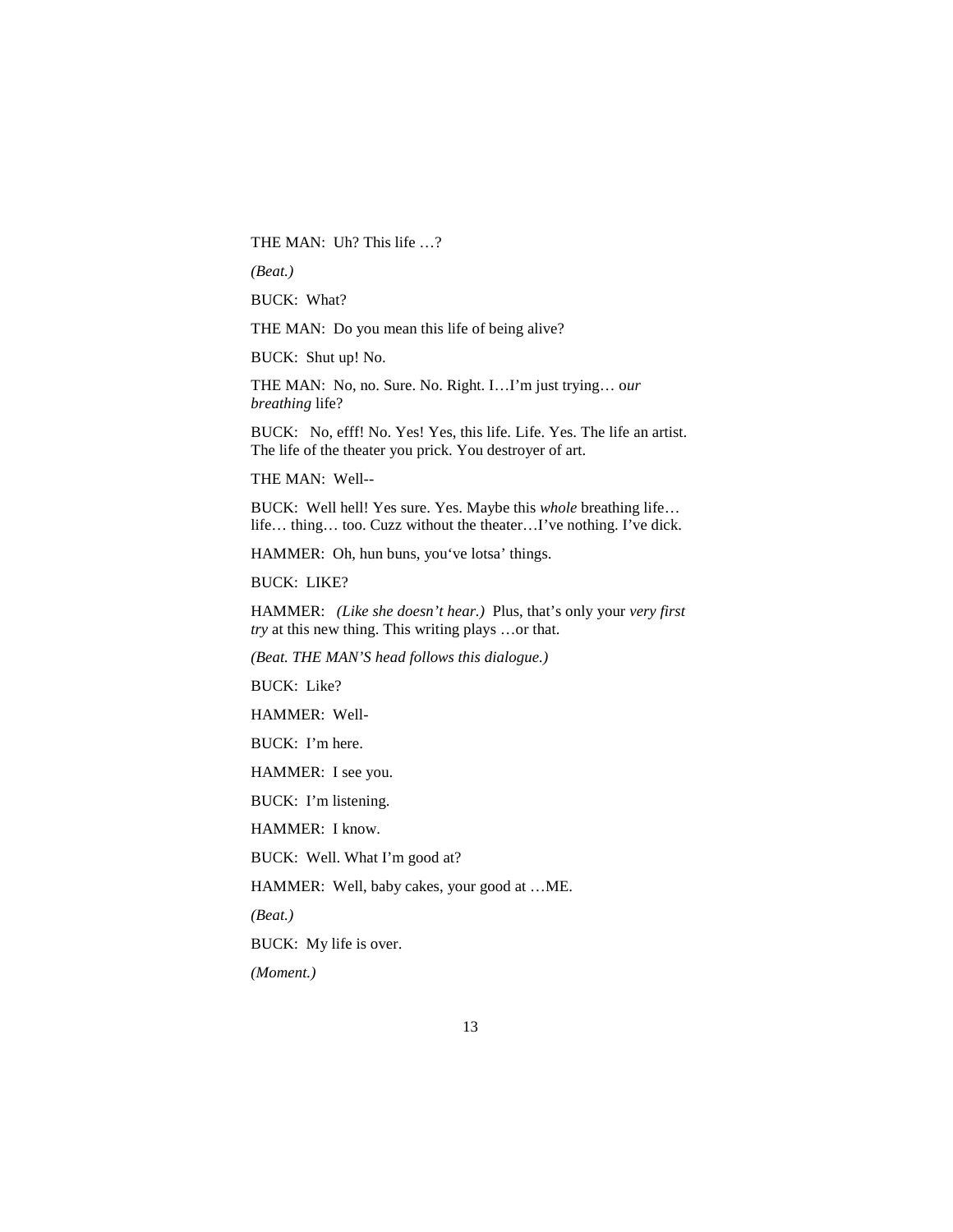THE MAN: It's only over if you write another play.

*(BUCK drops the paper, walks over to THE MAN, grabs his throat, and chokes him. Hard.)* 

BUCK: *Who are you? Why did you get born? Why are you here…?*

*(HAMMER charges BUCK and pulls him off.)* 

THE MAN: (*Choking.)* I'm here because you kidnapped me!

*(BUCK charges. HAMMER pulls him back.)* 

HAMMER: You'll kill him! NO! NO! That's not the deal here. That's not in this plan. Not-

BUCK: He was born to this earth just to get me!

*(THE MAN coughs and squirms in the chair.)* 

HAMMER: Not now! Not in the plan now.

BUCK: To ruin my world! That's why he was born.

HAMMER: Hunny my lover, you're not a killer. Not a man who kills things.

BUCK: No, no you're right.

HAMMER: You're a man of peace. A peace man.

THE MAN: *(Still squirming, choking.)* Coulda' fooled me.

*(BUCK starts for THE MAN, HAMMER pulls him back.)* 

HAMMER: *(To BUCK, quietly.)* We can't get what we want, what we have to have, that way-

*(HAMMER stops, grabs a chair and pulls it close to THE MAN. She sits.)* 

HAMMER: *(Cont.)* Now you see him, he's messed up, he's an animal right now. *I* think if *we* can reason together, maybe we can change the outcome of this whole business here. We all can have … what we want.

THE MAN: Ok.

HAMMER: I can tell you're smart, that you're a wise man. I saw a spark of it in that review, as misguided as it was.

THE MAN: I, I, well-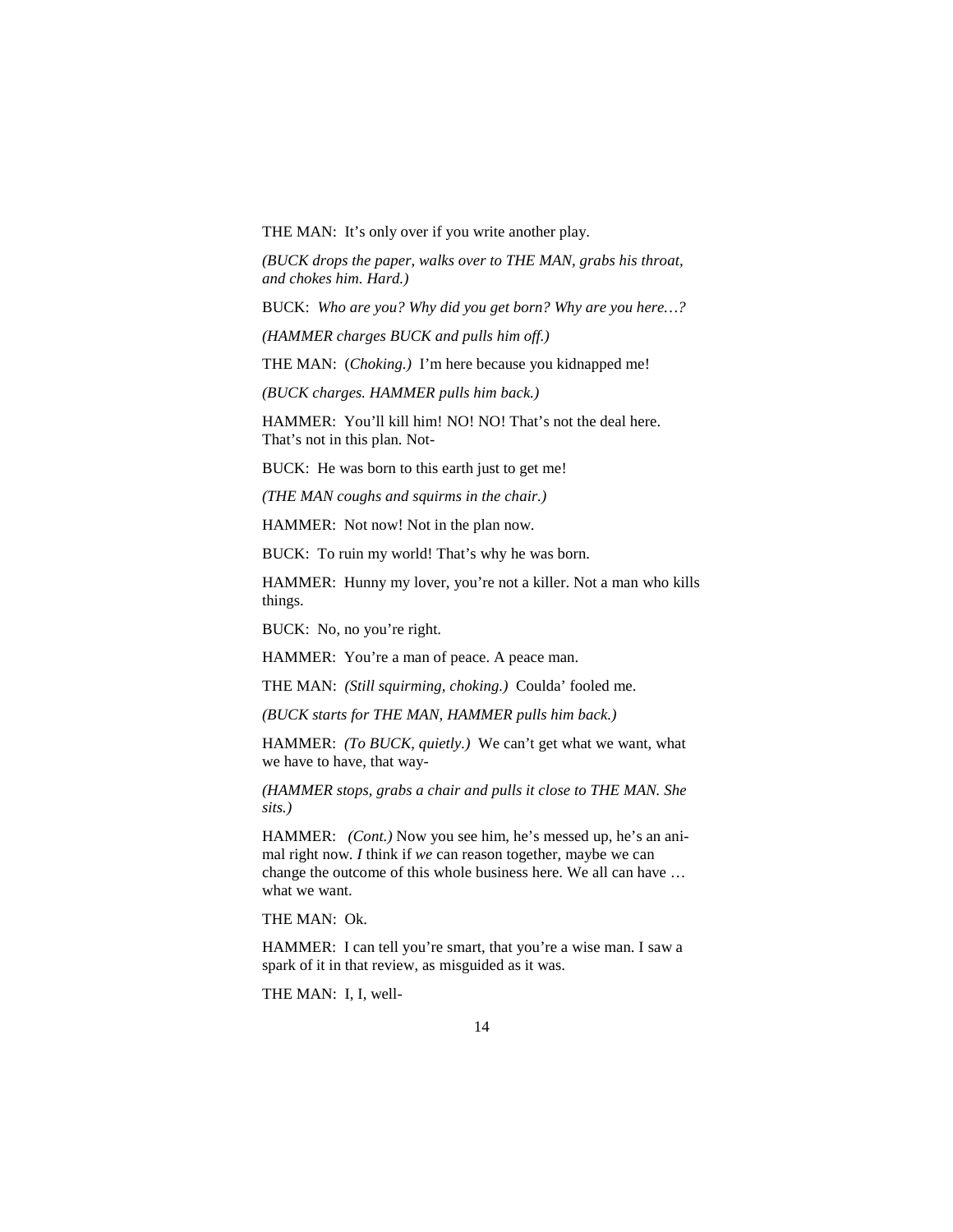HAMMER: *(Cuts him off.)* See there. Yes, sure. I can see in your eyes right now that you're going to do the right thing and make good on that terrible lack of judgment about hunny's play. You're readers, *in fact, the world*, deserves to see, to be, to be…*a witness to*… this man's work. His…*art.* 

THE MAN: Wow…you shoulda' written his play.

*(Hammer smiles.)* 

BUCK: Well she didn't did she. I wrote it…

HAMMER: *(To THE MAN as she pulls chair back to the table.)* That's right sweet pea.

BUCK: …and you are going to re-write your review.

HAMMER: *(To herself. Like it's genius.)* My good Christ.

THE MAN: Huh?

BUCK: You *will* write a retraction.

THE MAN: Excuse me?

BUCK: Yes!

THE MAN: Re?…what?

BUCK: That's right.

THE MAN: *(Shaking his head.)* A retraction…?

BUCK: Yes.

THE MAN: …Retraction??

BUCK: Yes.

THE MAN: I wrote a theater review buddy…

BUCK: Oh?

THE MAN: ...not an op-ed piece!

BUCK: Your point?

THE MAN: IT'S *THE FRESNO BEE*!

BUCK: YES!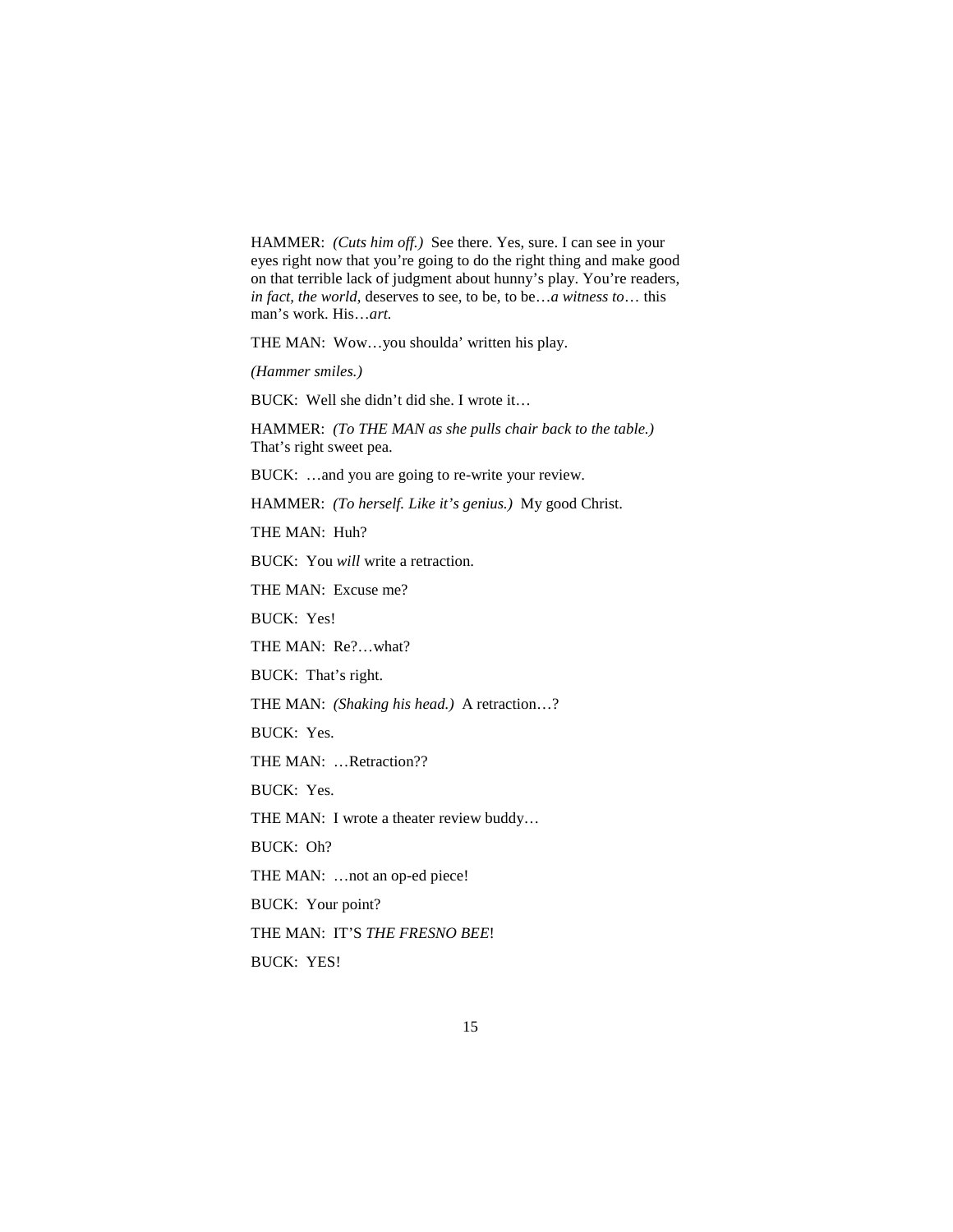THE MAN: NOT *THE NEW YORK TIMES*! What's wrong with you two people?!

BUCK: There must be a start. A first.

THE MAN: A first? *First* learn to write. *(Beat.)* Then kill yourself. *(Beat.)* Then kill me.

*(BUCK stands staring at THE MAN. HAMMER chuckles loudly under her breathe.)* 

BUCK: You think this is somehow funny?

HAMMER: No.

BUCK: Somehow…humorous?

THE MAN: It's humorous all right. Because this here, what you've done here, it's a capital crime. It's humorous. It's a capital crime… and that *is* humorous.

BUCK: No one's never gonna notice. No one's going to know anything. Never not ever.

THE MAN: How do ya figure that?

BUCK: Because.

THE MAN: Because? *My God.*

BUCK: Yes. Yes. Because, uh huh, yes, cuzz, you are going to do what you have to do. Do the thing *you* need to do to make it *right*…

HAMMER: *(Joining BUCK. Gently.)* Make it right.

BUCK: …that's why. And no one gets hurt and-

THE MAN: Let me tell you, say to you this: your ass is in a world of hurt. You know it. I know it. And *she* for sure knows it.

*(HAMMER doesn't know that at all.)* 

BUCK: Look at this guy, all tied down and giving me lip like he's got some kinna angle on this.

HAMMER: That's right lover.

BUCK: He's got nothing here.

HAMMER: *(To THE MAN.)* Hater of art.

BUCK: *(To HAMMER.)* I know you're with me on this.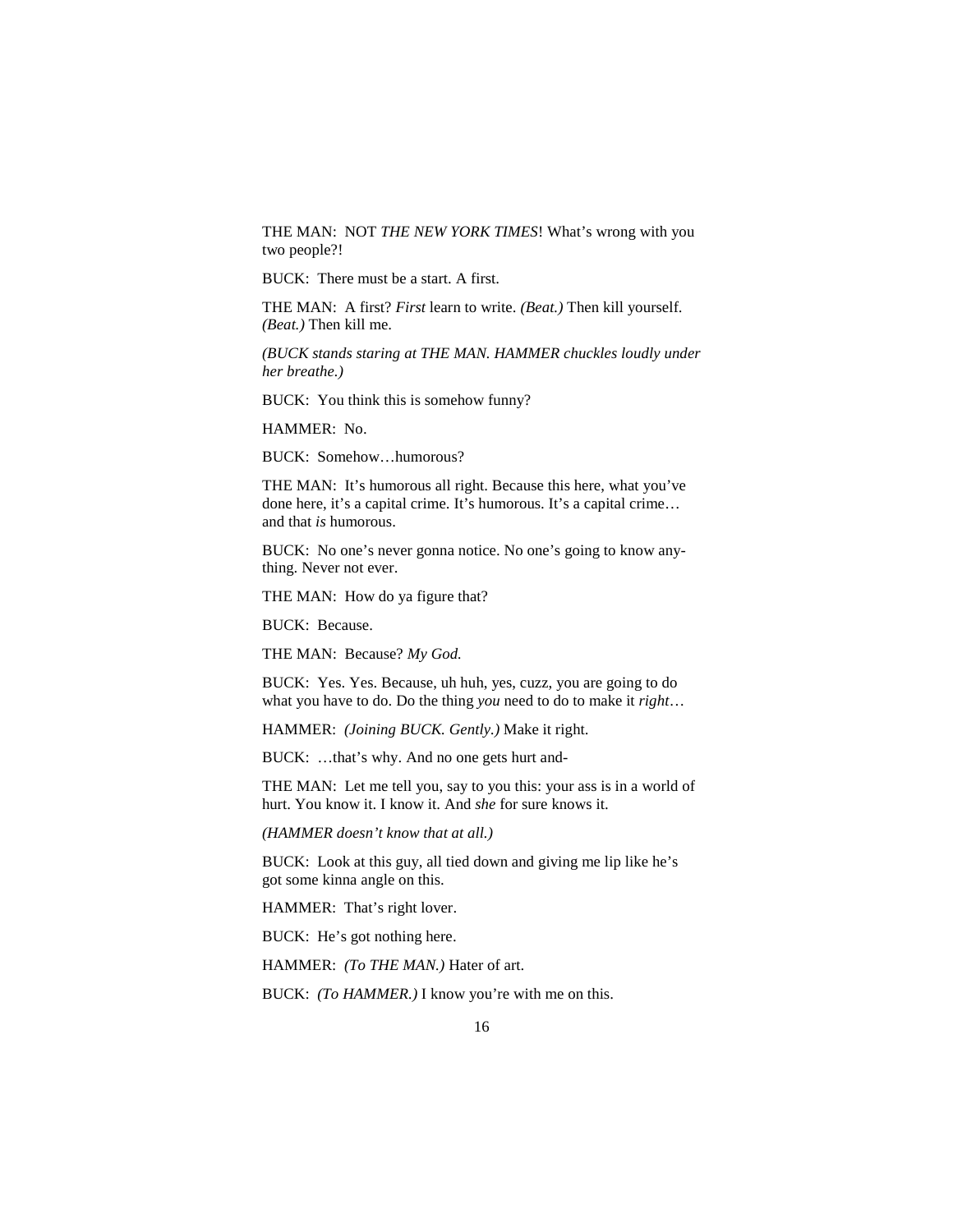HAMMER*:* Oh, damned right that I am.

BUCK*:* I know that you are...and I thank you for that confidence.

HAMMER: Always.

BUCK: *See.* She gets it.

*(Beat.)*

THE MAN: What she gets is twenty-five to life.

*(Beat.)* 

THE MAN: *(Cont.)* And you get the chair. Or life. It's a pick 'um.

*(Moment.)* 

BUCK: *(He crosses and grabs the retraction folder.)* I've done the writing; the retraction. I'm, I've got it right here and you are going to sign it. Then we're even and you can get free.

*(Beat.)* 

THE MAN: Ok. I'll sign that.

BUCK: *(A bit stunned.)* You will?

THE MAN: Sure. Bring it.

*(BUCK crosses to THE MAN, hands him the retraction. He reads.)* 

BUCK: *(Suddenly upbeat.)* See Baby…see that! What did I say. What words did I say. I'll tell you what!

HAMMER: *(Jumping. Happy.) God*. I do love you Baby. GOD!

BUCK: I love you too. Me too Hunny lover. Me too!

*(THE MAN chuckles as he reads. Buck and Hammer celebrate by kissing and generally mauling each other 'round the room.)* 

THE MAN: Oh, I'm happy. Happy to sign this. I think you've done some real heavy lifting here. Some good solid thinking and you're right, I won't say one word about what has taken place today. Nothing about how you broke into my home and pulled me outta bed by gunpoint. I wont. How she cracked my head. I won't say a word. Because you're starting to grow on me. And you're wife or girlfriend or whatever, has really grown on me. Too. So, I will sign this paper you wrote with no intention of doing anything other than sit here till they come for me. *(Beat.)* Oh, and for you too.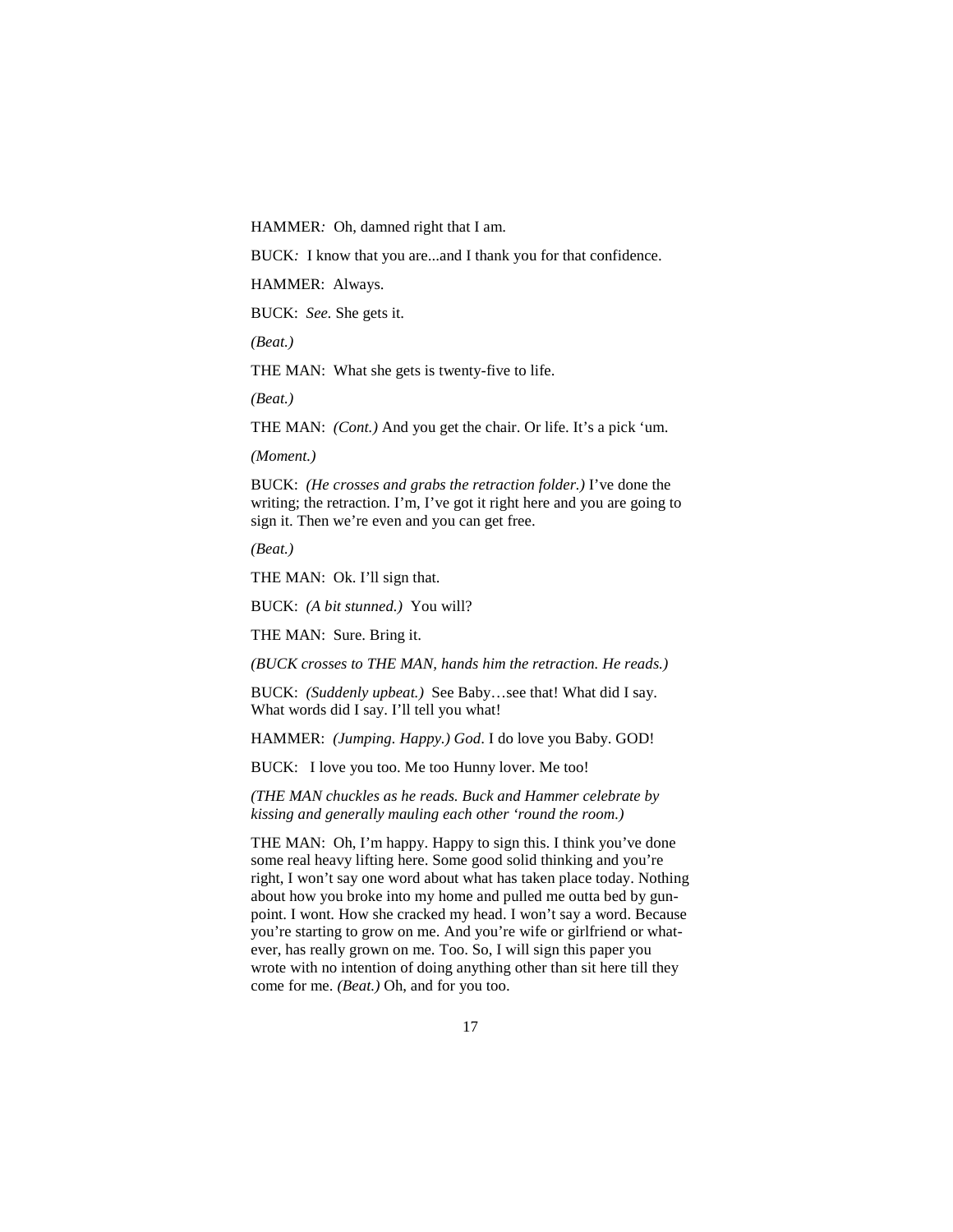*(HAMMER stops.)* 

HAMMER: You used a gun!?

BUCK: *(Quick beat, to THE MAN.)* What?

HAMMER: Gun?

BUCK: *(To HAMMER, snapping.)* Yes, yes, *I used a gun.*

HAMMER: An evil gun?!

BUCK: *(Realizing.) Oh, Christ.* 

HAMMER: And your word?

BUCK: No, no, it wasn't a gun, it was a cucumber that I put in my jacket pocket and made it look like a gun. *Oh shit you know what I mean. (Looks at THE MAN.)* Why would you say that? That someone will come and all of that?

HAMMER: *(Comes back.)* Yeah, why would-

THE MAN: Oh, that's the simple part. Think about it*. (Beat.)* Go on. I'll give you a minute to think on it.

*(A moment. BUCK and HAMMER stand like children, waiting.)* 

THE MAN: *(Cont.)* No guessing. *(Quick beat.)* Even? *(Looks at them both. To BUCK.)* Have you ever been arrested?

BUCK: Yes.

THE MAN: Right. *(Beat.)* Did you happen to wear gloves while breaking into my home, kidnapping me and ripping me from my bed?

*(BUCK dumbfounded.)* 

THE MAN: *(Cont.)* Right. Ever watch Bewitched?

HAMMER: Love that.

THE MAN: Me too! Ya know, Glady's Crance, the nosey next-door neighbor?

HAMMER: Sure.

THE MAN: *(Over the top.)* I've got *three* just like her! *(Back too normal.*) But the main reason; They'll come pounding into that door when they read this so called, *"retraction",* because they'll know that I DIDN'T WRITE IT. They'll track it right back to you because any-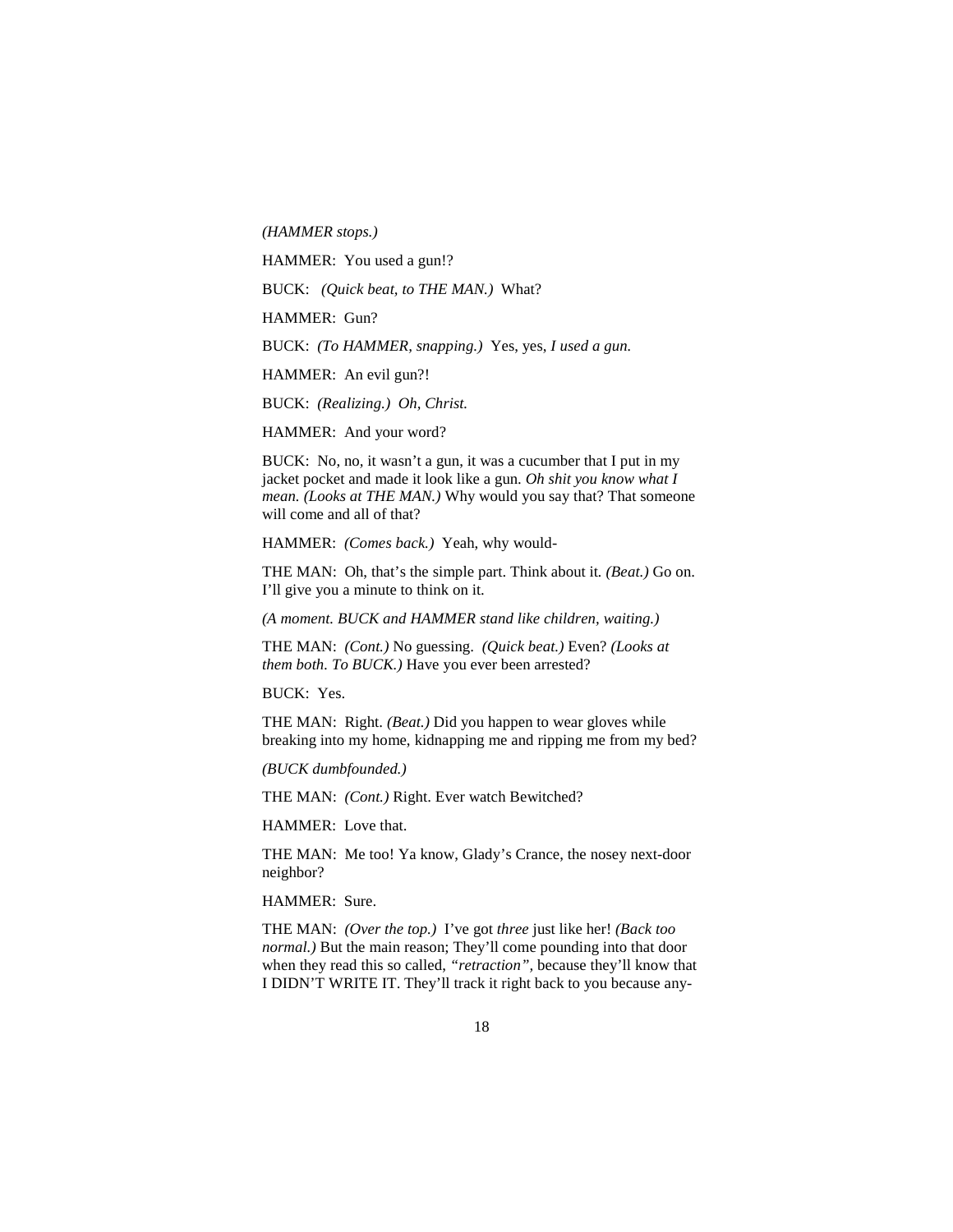one one who saw that play of yours, *all ten of them*, will know that *you're* the only person in the world that could have written this, *"retraction*", that's how bad this is. Coinciding perfectly with how meticulously horrible your, *don't even know what to call it,* your play…that *thing…*was. The same person had to write both. Not me. A Gordian Knot this isn't.

*(BUCK and HAMMER stand, stunned.)*

BUCK: Ok. Ok. I-

HAMMER: What.

BUCK: What. What, you think you can sit there and make me think a thing that's not true. Not true! Not in even the least?

HAMMER: Yes. Right!

BUCK: *That's rich.* I have to laugh. I have to laugh at you. *I'm saying sure.* I have to chuckle at a man like you who doesn't *feel* the work…

HAMMER: Power words Baby-

BUCK: …doesn't see the art right in front of you. *Yes of course*. Right in front of your nose, in front of your own eyes.

HAMMER: Me so too!

BUCK: *(Powering on.)* Think you can use your words over my words to get you out? To get you free from your deed of destruction?

THE MAN: Well-

BUCK: WELL SHUT THE FUCK UP!

*(THE MAN tries to speak.)* 

BUCK: *(Cont.)* Shut your mouth.

*(THE MAN tries again.)* 

BUCK: *(Cont.)* You shut up.

*(And again.)* 

BUCK: *(Cont.)* You shut that mouth! You're not the one in control here.

HAMMER: Yes, Hunny Baby… that's you.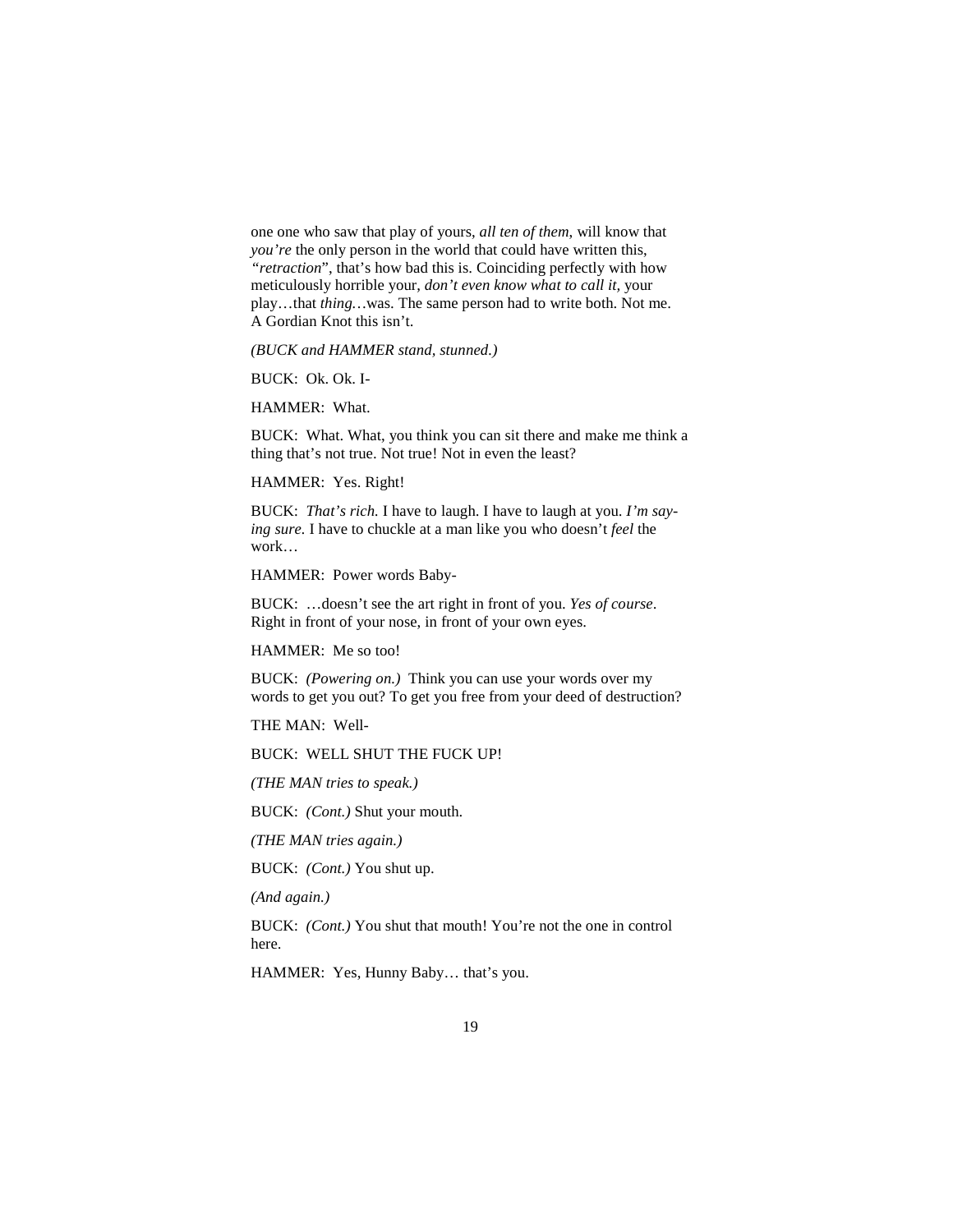BUCK: I have to think. *(Beat.)* I'm thinking now, so as to not kill this man here.

HAMMER: You use your power thoughts Hunny.

BUCK: So I can get what I need from this man. *(Moment.)* Where's that blow?

HAMMER: Purse.

THE MAN: Blow?

(*The cat comes back to the window. It meows softly, and then builds. BUCK digs through HAMMER'S purse, pulls out a vile of cocaine and takes a massive snort.)*

BUCK: God. Good Godamned. Nother.

THE MAN: Is it…1980?

*(BUCK takes another huge blast.)* 

BUCK: Ahhhhh...Good…God-damned-it. POW.

*(The cat is now screaming to be let in. BUCK grabs the nearest glass and rifles it at the window. The glass explodes, sending shards everywhere. BUCK picks up any of the newspapers and sits. He opens the paper and starts to read the review.)* 

BUCK: *(Cont. Reading the review.)* "Last night I had the supreme misfortune to be witness to something I never could have imagined in my lifetime. Or ten lifetimes. A work of theater so intimately strained, so fraudulently executed, so uniformly unbearable as to put to rest any idea of talent, that I, along with the nine or so other cursed souls, who for three hours and thirty-three minutes, would have been more comfortable stuck, body upon filthy body, our broken limbs twisted and ripped, skin to burning skin, piled one on top the other so tightly squeezed that the smell of our putrid compensated for air. This curse would have been like a vacation in Christ's own heavenly spa, than to have to sit watching one more moment of this banal monstrosity of so -called theater. And I get a free ticket mind you. If you haven't stopped reading this review quite yet, the name of this singular piece of crap, "Jesus Was An Alien Too", written by a one Mr. Buckminster Lone. *(Moment. To Hammer.)* Get the tape and tape his mouth down.

HAMMER: Done.

*(BUCK throws the paper down and moves around the room.)*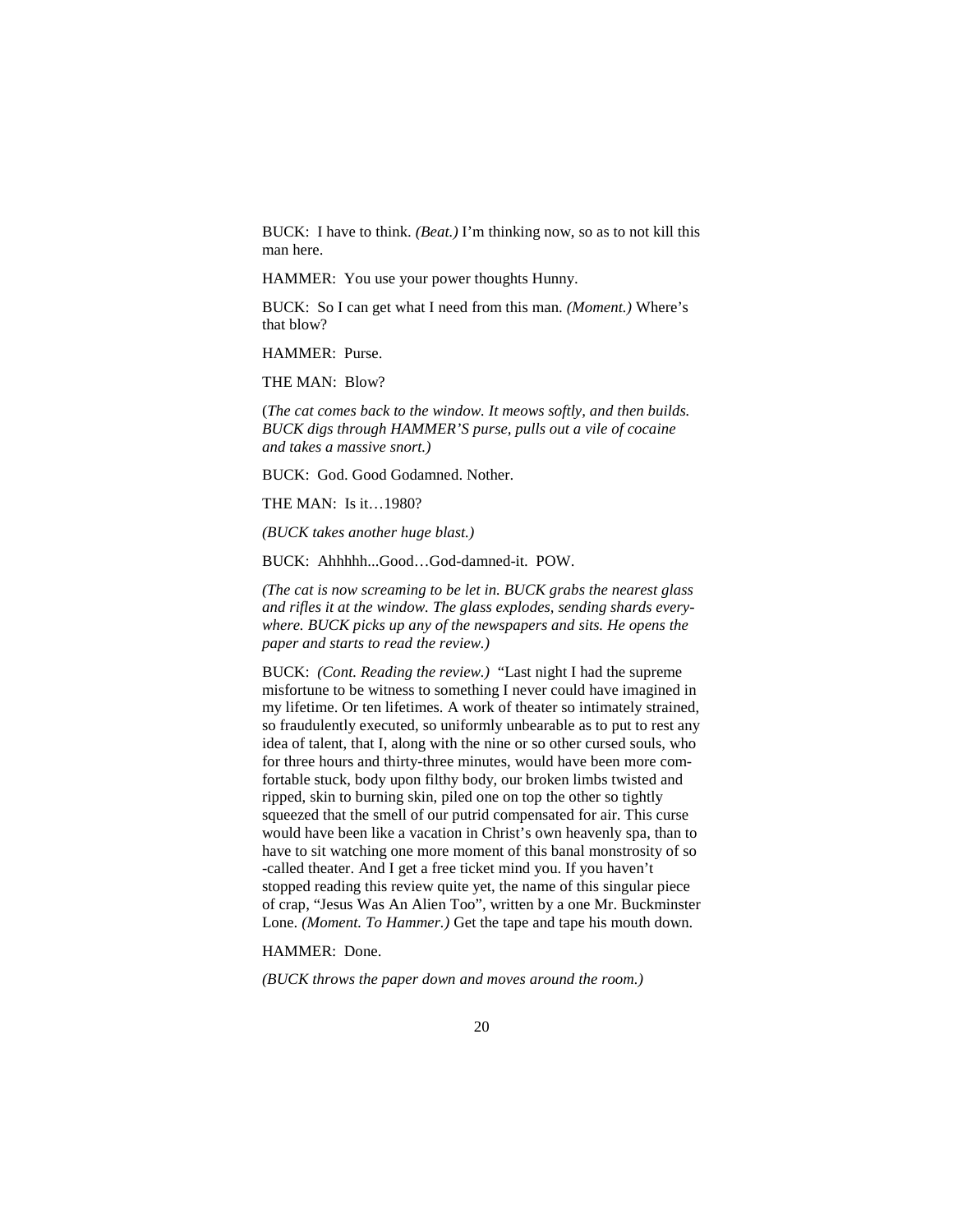BUCK:Tape it down. Shut.

*(HAMMER starts taping. BUCK finds the bat.)* 

THE MAN: No! No! Wait…wait-

HAMMER: Oh, for hell.

THE MAN: I have a slight confession to make. I need to make it.

HAMMER: *(To herself.)* Sissy…*men.* 

THE MAN: It's a small thing but I want you to know what it is.

BUCK*: (To HAMMER.)* Stop. *(To THE MAN.)* Talk.

THE MAN: Ok, sure. Well. Well, I, I really don't, I don't write many reviews. It was that I love theater so they asked me if I might have time to fit it in, ya know, fit it in from my regular writing at the paper. And because there aren't many plays done here in this culture rotten little town, I said sure, ya know, *why not. Ok*. I think, I, I really think I can make a difference in the mindset of the masses and then *maybe-*

BUCK: Ok, ok, on with it!

*(Beat.)* 

THE MAN: Death Notices.

BUCK: Come again?

THE MAN: The obits.

HAMMER: The whaa, huh?

THE MAN: Obituaries.

BUCK: The whats?

THE MAN: When you die, I write your life story. That's my real job.

*(Beat.)*

BUCK: Ah…huh? You do. You can't be. Tell me what?

THE MAN: Birth and weddings. I'm that guy. Too.

BUCK: Are you telling me that…what you're saying…that you don't even work? That what you do is write these reviews for fucking fun? HUH?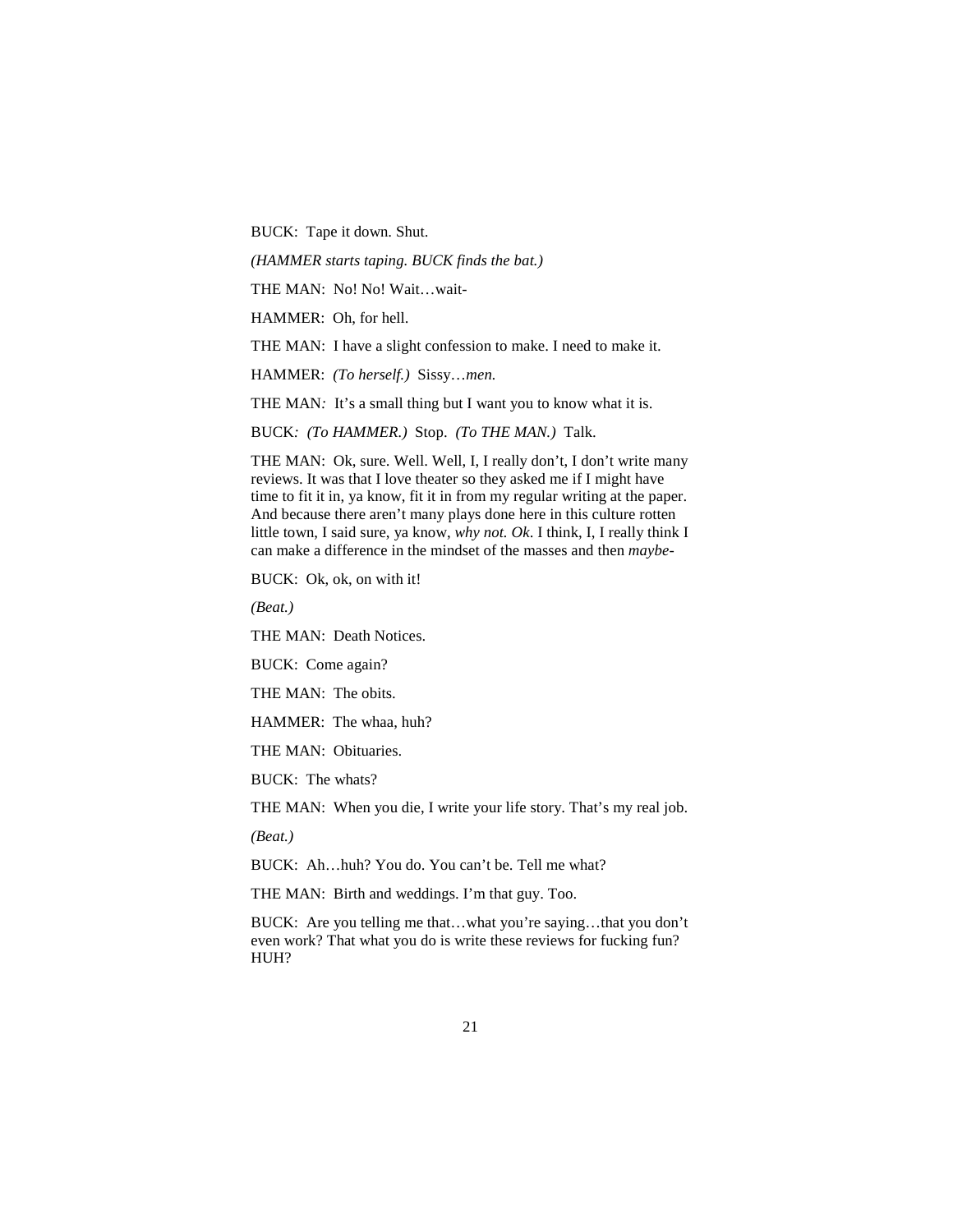THE MAN: No. No! Yes. Yes. I'm saying that. I have something else to say too—

BUCK: *(Cuts him off.)* That you just type? Type, type away? Hit at the keys in some worldly way about the theater? When me life is on the line…that my work-

HAMMER: *(Overlapping.)* I think that's it. That's what he's trying to say.

THE MAN: NO. No, you're not getting it…you're not-

BUCK: *(Cuts him off.)* That you come into my house and lie to me. Lie to the world?

THE MAN: Fresno.

BUCK: Huh?

THE MAN: It's Fresno. Not the world. Fresno.

BUCK: *(Drops the bat.)* SHUT THE FUCK UP!

THE MAN: Yep.

BUCK: I am a patient man. I am a new man… of *letters.* A man that has tried is *whole life* to lead it the way that maybe some men might think not so…formidable. Not so…exciting. I got things done. I accomplished life. I worked my fingers off with my ol' man. I went to church. I believed in things. Simple things. I didn't mutter around. I had conviction buddy. I worked. I kept the sex down till twenty-four years old. I kept it locked down. Hell, my Christian girlfriend for six years and I hardly kissed. We wanted to wait. I'd drive all the way down to Biola Bible College every flipping weekend just to see her, and I'd sleep in the car in the parking lot. So as not to be tempted. Sex ya know. Sex. I didn't even touch my own self for that whole six years. Ever done that?!

THE MAN: No. **HAMMER: No.** 

BUCK: *(Powering on.)* I put my own money in the bank. I was a saver buddy. I *was* saved. I said yes to the *simple things*. Simple is not spiritual in this life pal. I tell you what. At a point, at some point, a man has just got…he must… hear his own voice. See, cuzz, I never heard nothing. Ever not never. I just kinna walked in circles my whole life doing what I thought was the things I had to, yes. Ok. But for this. This…creation I made. It came deep. See. You hearing? It's not a *play*. A *drama*. It's my soul. It's my heart man buried on that page.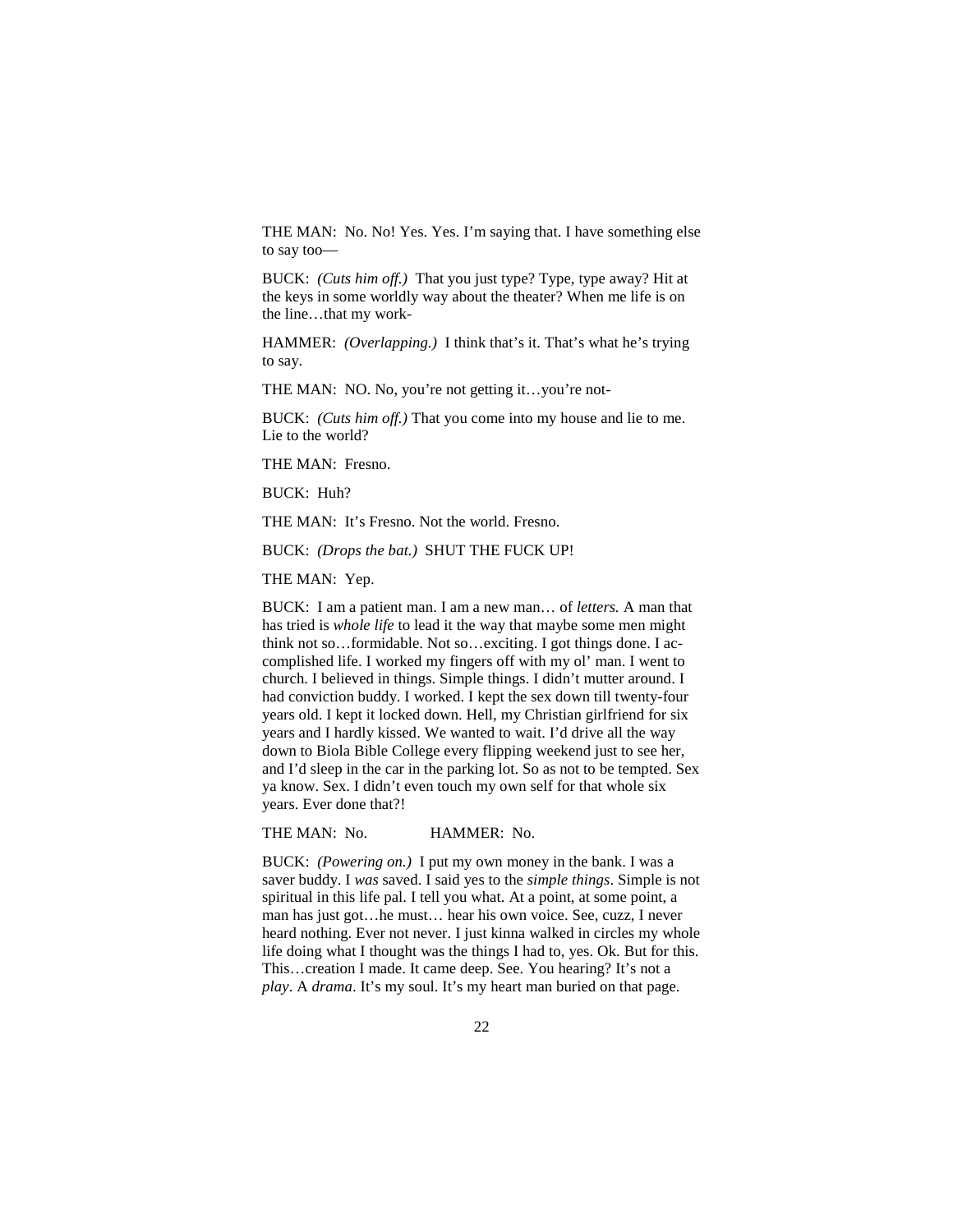It's all I've got in this world. I came out for the very first time in my life with this brilliant work. I put it out there with, *"Jesus Was An Alien Too."* I put it out there. My ego. My fucking manhood I did. Everything. I put it out there for the world to taste. For the world to see this new talent I have. This way of seeing things. I put it *all* on the line with that work. You cunt. And with my words, my very own words, words, words…words…*words…I* did it*.* And then *you* a F-ing, little F-ing little man. *A little man*. *A man of nothingness. A scrawny little man. Thinned lipped little person*…with one hour of typing brought my world, this whole new world that I'm trying to create, to a halt. To a stop! This can not happen! A FUCKING OBITUARY WRITER!

*(Pause.)* 

THE MAN: I write the happy stuff too, the weddings and the babies.

*(THE MAN doesn't move. HAMMER'S frozen. BUCK circles like an animal. Breathing hard and pounding on his leg. BUCK crosses to the bat, picks it up and charges THE MAN.)* 

HAMMER: NO! Oh no! NO! Not this way. Not like thisss…NO! Not this way-

*(HAMMER jumps in front of THE MAN, hands up.)*

HAMMER: *(Cont.)* This is not the thing…!

BUCK: Not till three nights ago missy!

HAMMER: …this is not it! This is not *you*…don't…don't-

*(BUCK raises the bat. He is going to smash THE MAN with it. HAM-MER now lays across THE MAN, fully protecting him. BUCK throws the bat down and circles again. He stops. BUCK crosses to the table, picks up his play, opens it and reads. As he reads THE MAN reacts*  with ad-libs. Peppering the following (slowly) with: "Oh, God. No.", *"Not again.", "Oh God, no, not, not this piece of shit again", etc.)* 

BUCK: *(Like a preacher.)* MY CHARACTER JOHNNY SAYS IN ACT 1, SCENE 3*:* "Lori, my love, I saw you there. You thought I wasn't looking at you when you thought I was home. And the sun above us was asleep. Alone. You left me for that other man. We were soul people. We were perfect. Our plans. But I was. Home there. I saw it all. I saw you take that man, your friend, and do that awful, horrible thing to him. What was it that you did. And then the sun rose up. Why? Why, Lori sweet did you do that? It? How could you do that? *(Fading off.)* You said that is was love that made you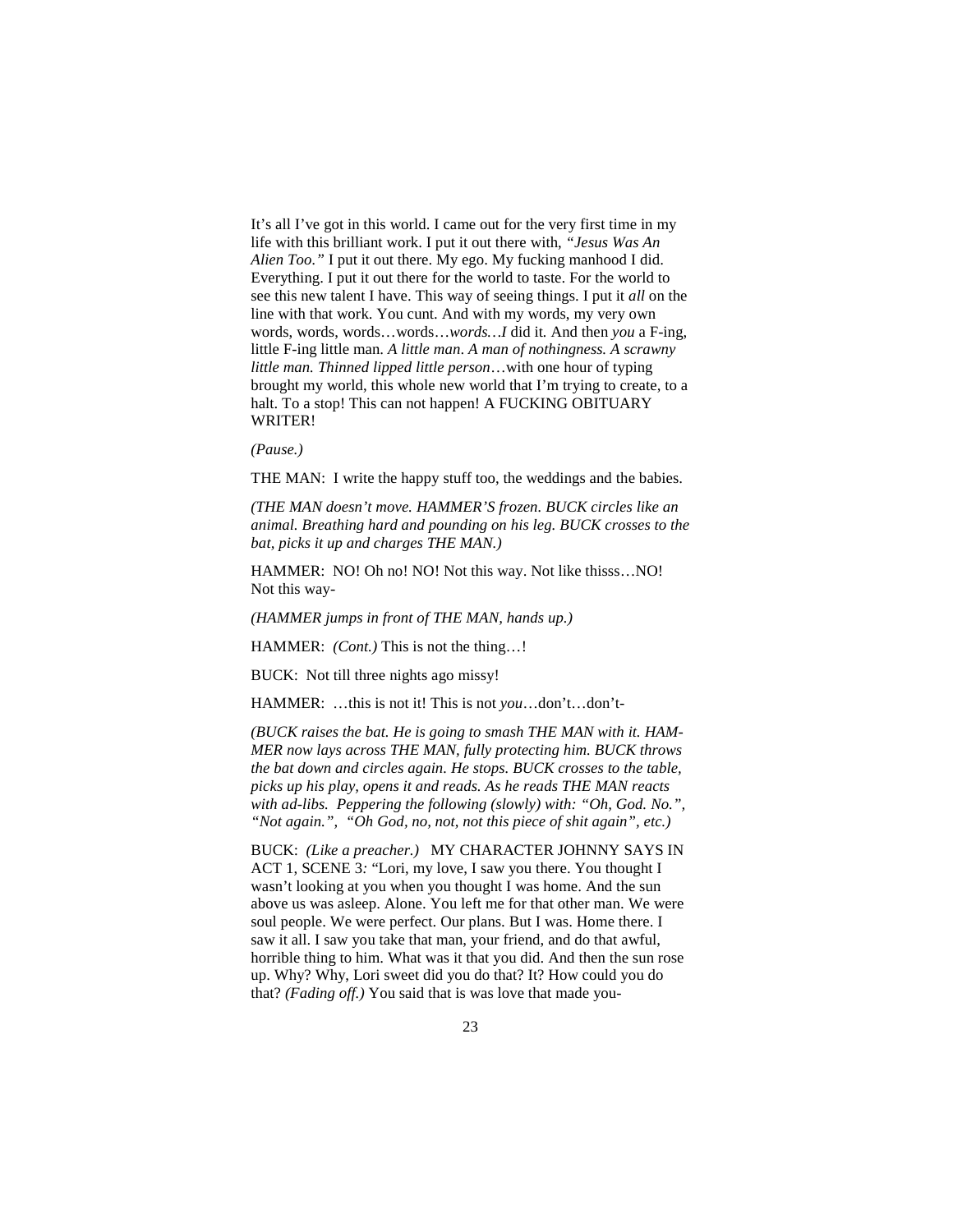*(BUCK stops, slowly drops the script to the floor, wipes the sweat off his face and smiles. Suddenly, he crosses in front of THE MAN, lifts his leg and viciously stomps THE MAN'S bare foot with the heel of his boot.)* 

THE MAN: *(Letting out a death scream.)* ARGGHHHHHH!

*(BUCK crosses to his jacket, grabs it, and heads out the door. MUSIC pounds in. HAMMER grabs the nearest roll of duct tape, stands over the MAN, snaps the tape strong and in one motion, masks and covers his screaming mouth.)* 

*(Blackout.)* 

#### **Scene: FOUR**

*(Lights up. Later. Same.)* 

*(It's quiet. We see THE MAN, mouth again taped shut. He has passed out. His toes are covered in blood. Paper pieces surround the chair and floor. Their edges bloodied. He now has bloody cuts on his face and hands. Sound: Toilet flushing. THE MAN wakes up. HAMMER enters from the bedroom. She zips up her pants as she comes into the room. She carries an ace bandage. She crosses to the fridge, pulls out an ice pack, crosses back to the table, grabs a chair and moves toward THE MAN. She positions the chair, pulls THE MAN'S leg up and begins to triage his foot with the bandage, ice pack etc. THE MAN ad-libs to the pain. She bends over, her ass near his face. THE MAN, taped down and through the pain, can't help but crane to look at her.)* 

HAMMER: *(Sees him looking. She continues triaging.) Oh*, Ah! So you're a looker are you? Like to look? Gezzz. Pig. Critic.

*(THE MAN shakes his head: NO. HAMMER roughly lifts his leg and slams it down on the chair. THE MAN yells through his taped mouth.)* 

THE MAN*:* ARRGGGGGGHHH-

HAMMER: All men are pigs 'cept for Buck.

*(She rips the tape off.)* 

THE MAN: AgrrrrARRRGGGG-

HAMMER: Shut up! Shut up! Christ. Shut the hell up.

THE MAN: Yes, yes, you're right you're...I'll keep from screaming.